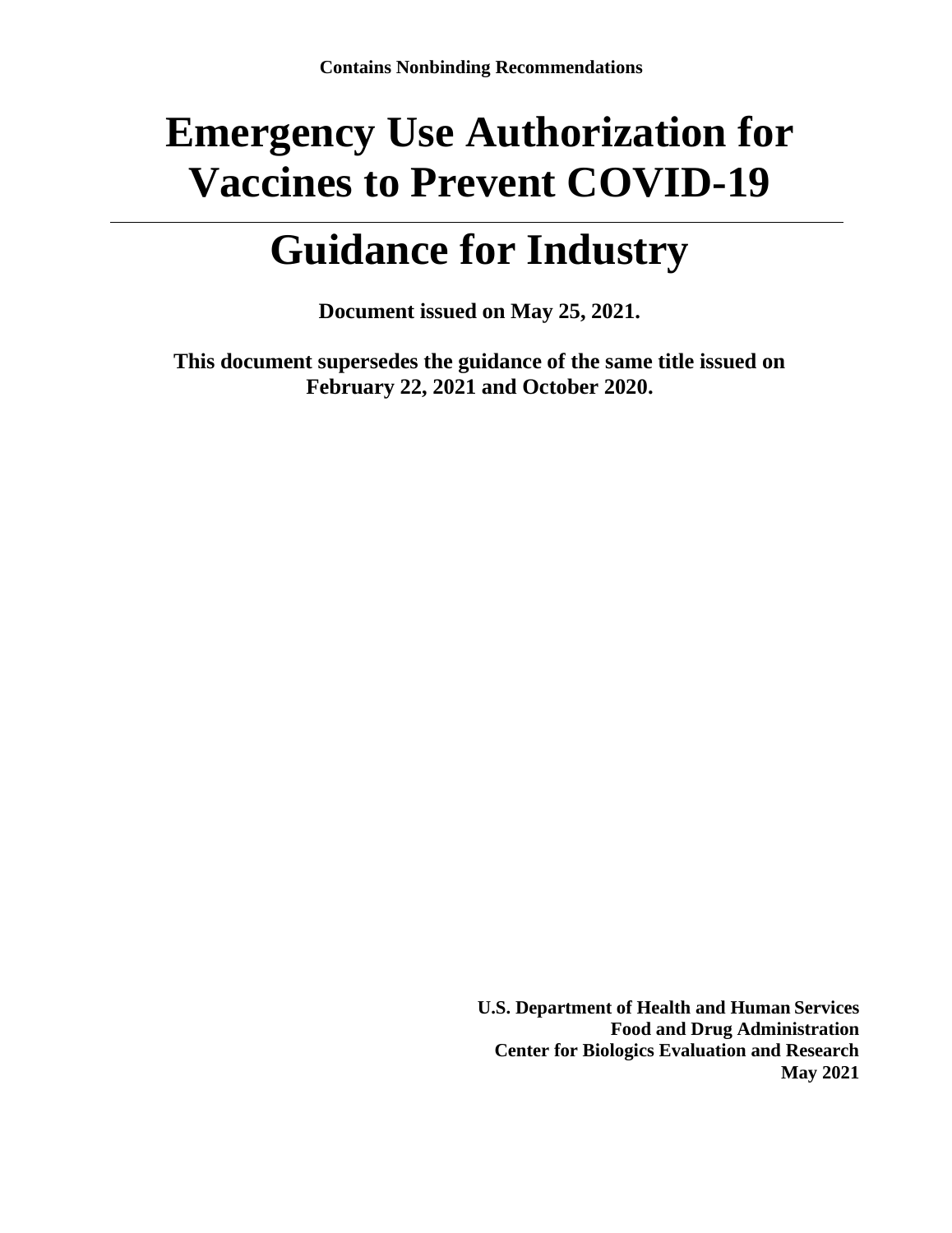## **Preface**

### **Public Comment**

This guidance is being issued to address the Coronavirus Disease 2019 (COVID-19) public health emergency. This guidance is being implemented without prior public comment because the Food and Drug Administration (FDA or Agency) has determined that prior public participation for this guidance is not feasible or appropriate (see section  $701(h)(1)(C)$  of the Federal Food, Drug, and Cosmetic Act (FD&C Act) (21 U.S.C. 371(h)(1)(C)) and 21 CFR  $10.115(g)(2)$ ). This guidance document is being implemented immediately, but it remains subject to comment in accordance with the Agency's good guidance practices.

Comments may be submitted at any time for Agency consideration. Submit written comments to the Dockets Management Staff (HFA-305), Food and Drug Administration, 5630 Fishers Lane, Rm. 1061, Rockville, MD 20852. Submit electronic comments to [https://www.regulations.gov.](https://www.regulations.gov/) All comments should be identified with the docket number FDA-2020-D-1137 and complete title of the guidance in the request.

### **Additional Copies**

Additional copies are available from the FDA webpage titled "COVID-19-Related Guidance Documents for Industry, FDA Staff, and Other Stakeholders," *available at*  [https://www.fda.gov/emergency-preparedness-and-response/mcm-issues/covid-19-related](https://www.fda.gov/emergency-preparedness-and-response/mcm-issues/covid-19-related-guidance-documents-industry-fda-staff-and-other-stakeholders)[guidance-documents-industry-fda-staff-and-other-stakeholders,](https://www.fda.gov/emergency-preparedness-and-response/mcm-issues/covid-19-related-guidance-documents-industry-fda-staff-and-other-stakeholders) and from the FDA webpage titled "Search for FDA Guidance Documents" available at [https://www.fda.gov/regulatory](https://www.fda.gov/regulatory-information/search-fda-guidance-documents)[information/search-fda-guidance-documents.](https://www.fda.gov/regulatory-information/search-fda-guidance-documents)

Additional copies of this guidance are also available from the Office of Communication, Outreach and Development (OCOD), 10903 New Hampshire Ave., Bldg. 71, Rm. 3128, Silver Spring, MD 20993-0002, or by calling 1-800-835-4709 or 240-402-8010, or email [ocod@fda.hhs.gov,](mailto:ocod@fda.hhs.gov) or from the Internet at [https://www.fda.gov/vaccines-blood](https://www.fda.gov/vaccines-blood-biologics/guidance-compliance-regulatory-information-biologics/biologics-guidances)[biologics/guidance-compliance-regulatory-information-biologics/biologics-guidances.](https://www.fda.gov/vaccines-blood-biologics/guidance-compliance-regulatory-information-biologics/biologics-guidances)

### **Questions**

For questions on the content of this guidance, contact OCOD at the phone numbers or email address listed above.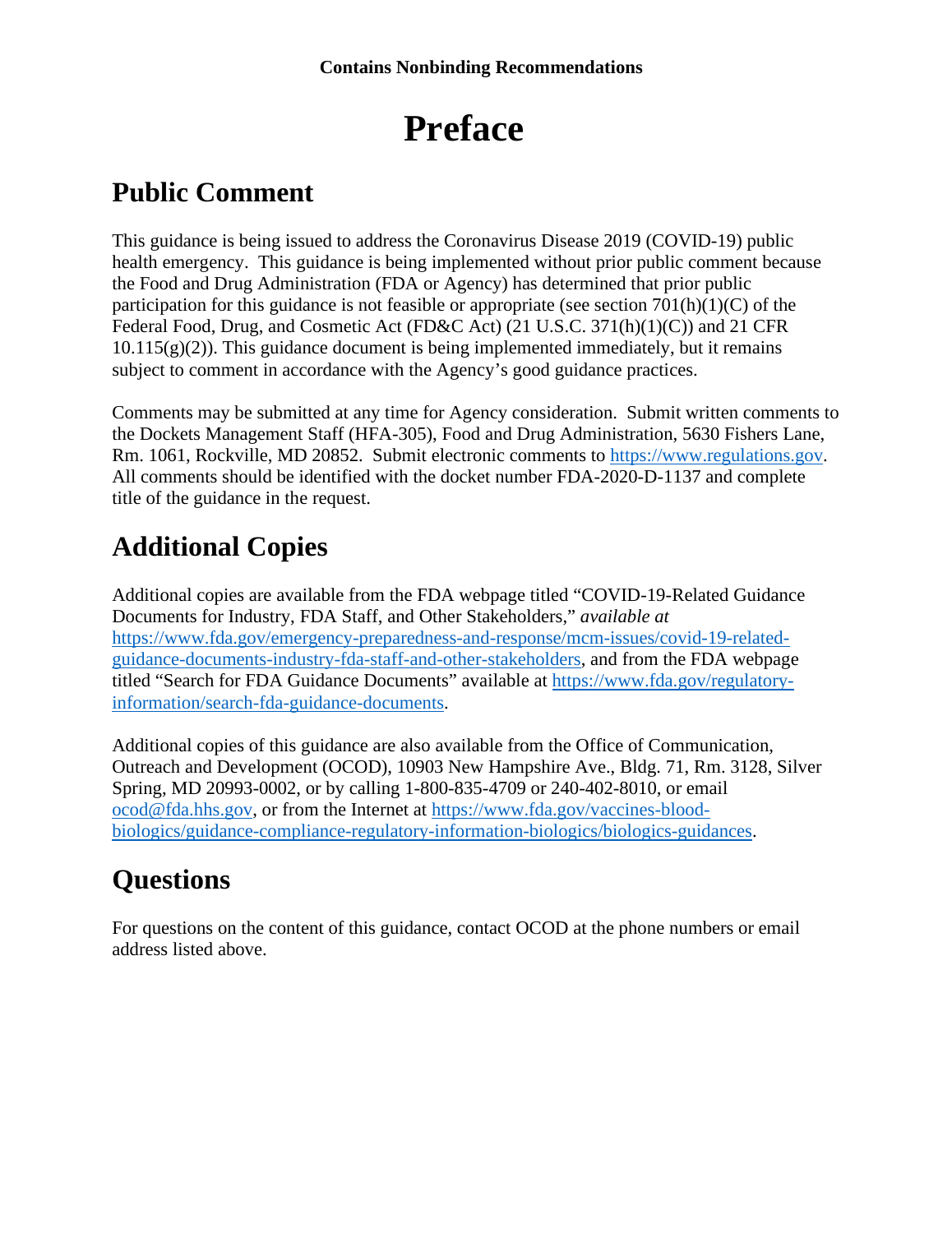### **Table of Contents**

| I.           |                                                                                                                    |
|--------------|--------------------------------------------------------------------------------------------------------------------|
| Π.           |                                                                                                                    |
| III.         | <b>CRITERIA AND CONSIDERATIONS FOR THE ISSUANCE OF AN EUA FOR A</b>                                                |
| IV.          | KEY LOGISTIC RECOMMENDATIONS FOR THE REQUEST FOR AN EUA FOR A                                                      |
| V.           | PRIORITIZATION OF REQUESTS FOR ISSUANCE OF AN EUA FOR A COVID-19                                                   |
| VI.          | RECOMMENDATIONS REGARDING INFORMATION AND DATA TO BE<br>INCLUDED IN A REQUEST FOR AN EUA FOR A COVID-19 VACCINE  6 |
| $\mathbf{A}$ |                                                                                                                    |
| $\bf{B}$     |                                                                                                                    |
| $\mathbf C$  |                                                                                                                    |
| VII.         | <b>CONSIDERATIONS FOR CONTINUING CLINICAL TRIALS FOLLOWING</b>                                                     |
| VIII.        | <b>CONSIDERATION OF AN EUA FOR A COVID-19 VACCINE BY AN FDA</b>                                                    |
| IX.          |                                                                                                                    |
|              | APPENDIX 1: SUBMISSION OF INFORMATION IN PREPARATION FOR A VRBPAC                                                  |
| $\mathbf{A}$ | Preparation and submission of briefing materials for the Advisory Committee                                        |
| $\bf{B}$     |                                                                                                                    |
| A.           | APPENDIX 2: Evaluation of Vaccines to Address Emerging SARS-CoV-2 Variants 18                                      |
| $\mathbf{B}$ |                                                                                                                    |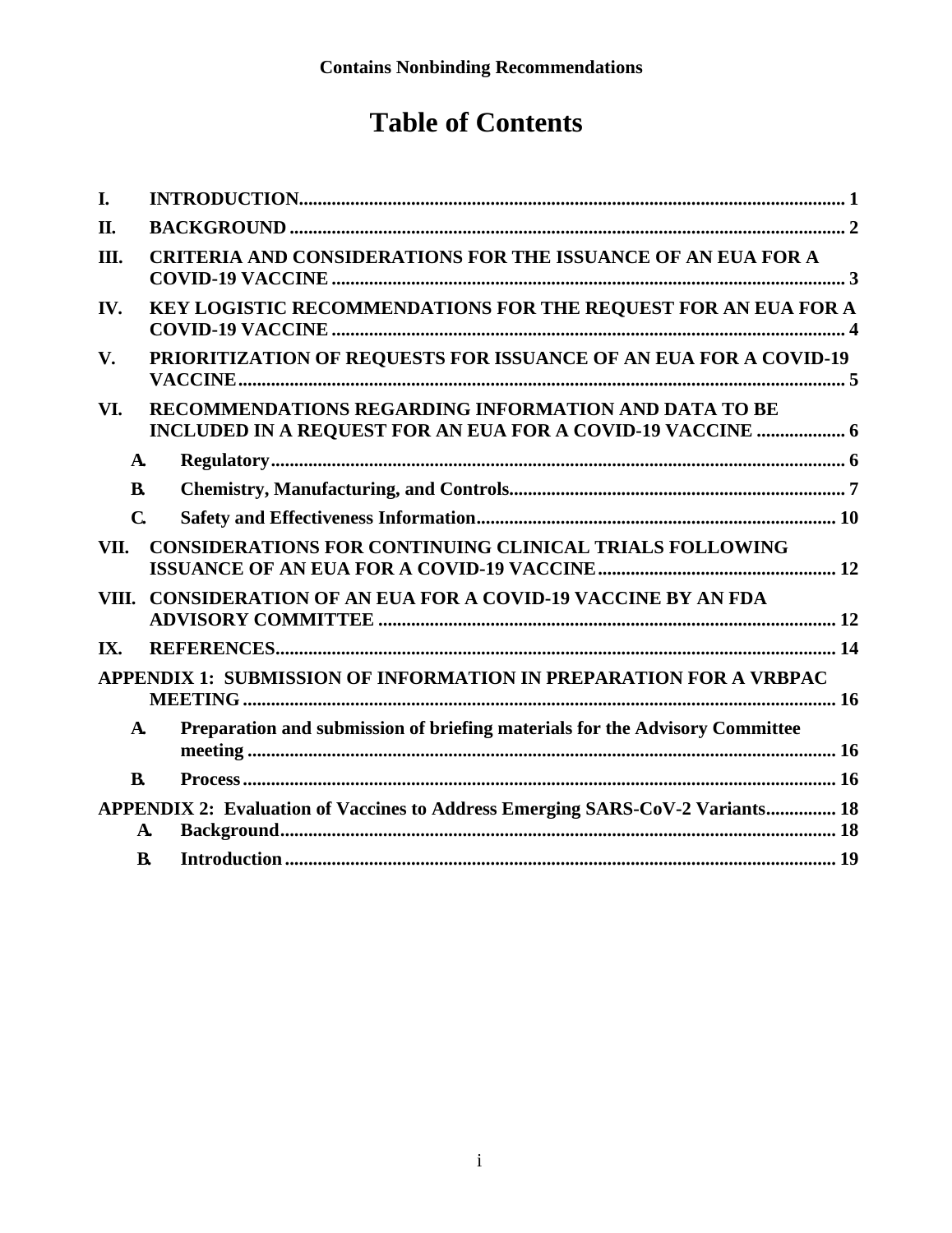# **Emergency Use Authorization for Vaccines to Prevent COVID-19**

## **Guidance for Industry**

*This guidance represents the current thinking of the Food and Drug Administration (FDA or Agency) on this topic. It does not establish any rights for any person and is not binding on FDA or the public. You can use an alternative approach if it satisfies the requirements of the applicable statutes and regulations. To discuss an alternative approach, contact the FDA staff responsible for this guidance as listed on the title page.* 

#### <span id="page-3-0"></span>**I. INTRODUCTION**

FDA plays a critical role in protecting the United States (U.S.) from threats such as emerging infectious diseases, including the Coronavirus Disease 2019 (COVID-19) pandemic. FDA is committed to providing timely guidance to support response efforts to this pandemic.

FDA is issuing this guidance to provide sponsors of requests for Emergency Use Authorization (EUA) for COVID-19 vaccines with recommendations regarding the data and information needed to support the issuance of an EUA under section 564 of the FD&C Act (21 U.S.C. 360bbb-3) for an investigational vaccine to prevent COVID-19 for the duration of the COVID-19 public health emergency. This document supersedes the guidance of the same title issued in February 2021 (which superseded the guidance of the same title issued October 2020).

This policy is intended to remain in effect only for the duration of the public health emergency related to COVID-19 declared by the Secretary of Health and Human Services (HHS) on January 31, 2020, effective January 27, 2020, including any renewals made by the HHS Secretary in accordance with section 319(a)(2) of the Public Health Service Act (PHS Act) (42 U.S.C. 247d(a)(2)).

Given this public health emergency, and as discussed in the Notice published in the *Federal Register* of March 25, 2020, titled "Process for Making Available Guidance Documents Related to Coronavirus Disease 2019," (85 FR 16949) *available at* [https://www.govinfo.gov/content/pkg/FR-](https://www.govinfo.gov/content/pkg/FR-2020-03-25/pdf/2020-06222.pdf)[2020-03-25/pdf/2020-06222.pdf,](https://www.govinfo.gov/content/pkg/FR-2020-03-25/pdf/2020-06222.pdf) this guidance is being implemented without prior public comment because FDA has determined that prior public participation for this guidance is not feasible or appropriate (see section 701(h)(1)(C) of the Federal Food, Drug, and Cosmetic Act (FD&C Act) (21 U.S.C.  $371(h)(1)(C)$  and  $21$  CFR  $10.115(g)(2)$ . This guidance document is being implemented immediately, but it remains subject to comment in accordance with the Agency's good guidance practices.

The contents of this document do not have the force and effect of law and are not meant to bind the public in any way, unless specifically incorporated into a contract. This document is intended only to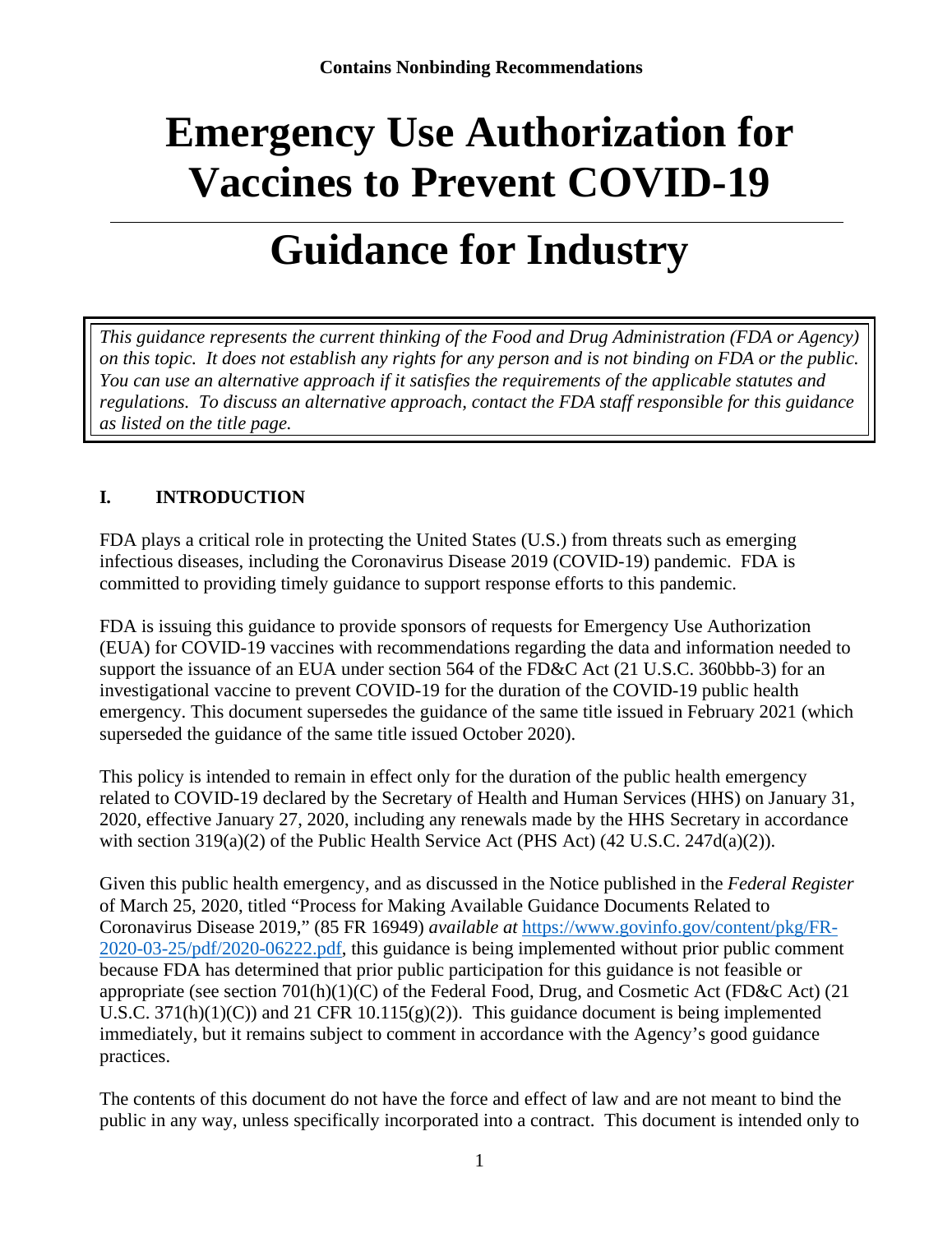provide clarity to the public regarding existing requirements under the law. FDA guidance documents, including this guidance, should be viewed only as recommendations, unless specific regulatory or statutory requirements are cited. The use of the word should in FDA guidances means that something is suggested or recommended, but not required.

#### <span id="page-4-0"></span>**II. BACKGROUND**

There is currently an outbreak of respiratory disease caused by a novel coronavirus. The virus has been named "SARS-CoV-2" and the disease it causes has been named "Coronavirus Disease 2019" (COVID-19). On January 31, 2020, HHS issued a declaration of a public health emergency related to COVID-[1](#page-4-1)9 and mobilized the Operating Divisions of  $HHS<sup>1</sup>$  In addition, on March 13, 2020, there was a Presidential declaration of a national emergency in response to COVID-19.<sup>[2](#page-4-2)</sup>

The SARS-CoV-2 pandemic presents an extraordinary challenge to global health. There are currently no FDA-licensed vaccines to prevent COVID-19. Commercial vaccine manufacturers and other entities are developing COVID-19 vaccine candidates using different technologies including RNA, DNA, protein, and viral vectored vaccines.

This guidance was first developed prior to issuance of an EUA for a COVID-19 vaccine and takes into account the EUAs currently in place for COVID-19 vaccines. This guidance describes FDA's current recommendations regarding the data and information needed to support the issuance of an Emergency Use Authorization (EUA) under section 564 of the FD&C Act (21 U.S.C. 360bbb-3) for an investigational vaccine to prevent COVID-19, including chemistry, manufacturing, and controls information (CMC); nonclinical data and information; and clinical data and information, as well as administrative and regulatory information. In addition, the guidance provides recommendations regarding key information and data that should be submitted to a relevant investigational new drug application (IND) or cross-referenced master file (MF) prior to submission of an EUA request in order to facilitate FDA's complete and timely review of such a submission, including convening the Vaccines and Related Biological Products Advisory Committee (VRBPAC). This guidance also discusses FDA's current thinking regarding the circumstances under which the issuance of an EUA for a COVID-19 vaccine would be appropriate, providing additional context to the discussion regarding EUAs in the guidance for industry entitled "Development and Licensure of Vaccines to Prevent COVID-19" (Ref. 1).

These recommendations are specific to COVID-19 vaccines, which are complex biological products that are intended to be administered to millions of individuals, including healthy people, to prevent disease. These vaccines have the potential for broad use under an EUA. The recommendations in this guidance are not necessarily applicable to drugs and biological products intended for treatment

<span id="page-4-1"></span><sup>&</sup>lt;sup>1</sup> Secretary of Health and Human Services, Determination that a Public Health Emergency Exists (originally issued Jan. 31, 2020, and subsequently renewed), *available at*

<span id="page-4-2"></span><sup>&</sup>lt;sup>2</sup> Proclamation on Declaring a National Emergency Concerning the Novel Coronavirus Disease (COVID-19) Outbreak (Mar. 13, 2020), *available at* [https://trumpwhitehouse.archives.gov/presidential-actions/proclamation-declaring-national](https://trumpwhitehouse.archives.gov/presidential-actions/proclamation-declaring-national-emergency-concerning-novel-coronavirus-disease-covid-19-outbreak/)[emergency-concerning-novel-coronavirus-disease-covid-19-outbreak/.](https://trumpwhitehouse.archives.gov/presidential-actions/proclamation-declaring-national-emergency-concerning-novel-coronavirus-disease-covid-19-outbreak/) On February 24, 2021, there was a Presidential Declaration continuing the national emergency concerning the COVID-19 pandemic beyond March 1, 2021. See Continuation of the National Emergency Concerning the Coronavirus Disease 2019 (COVID-19) Pandemic (February 24, 2021), available a[t https://www.federalregister.gov/documents/2021/02/26/2021-04173/continuation-of-the-national](https://www.federalregister.gov/documents/2021/02/26/2021-04173/continuation-of-the-national-emergency-concerning-the-coronavirus-disease-2019-covid-19-pandemic)[emergency-concerning-the-coronavirus-disease-2019-covid-19-pandemic.](https://www.federalregister.gov/documents/2021/02/26/2021-04173/continuation-of-the-national-emergency-concerning-the-coronavirus-disease-2019-covid-19-pandemic)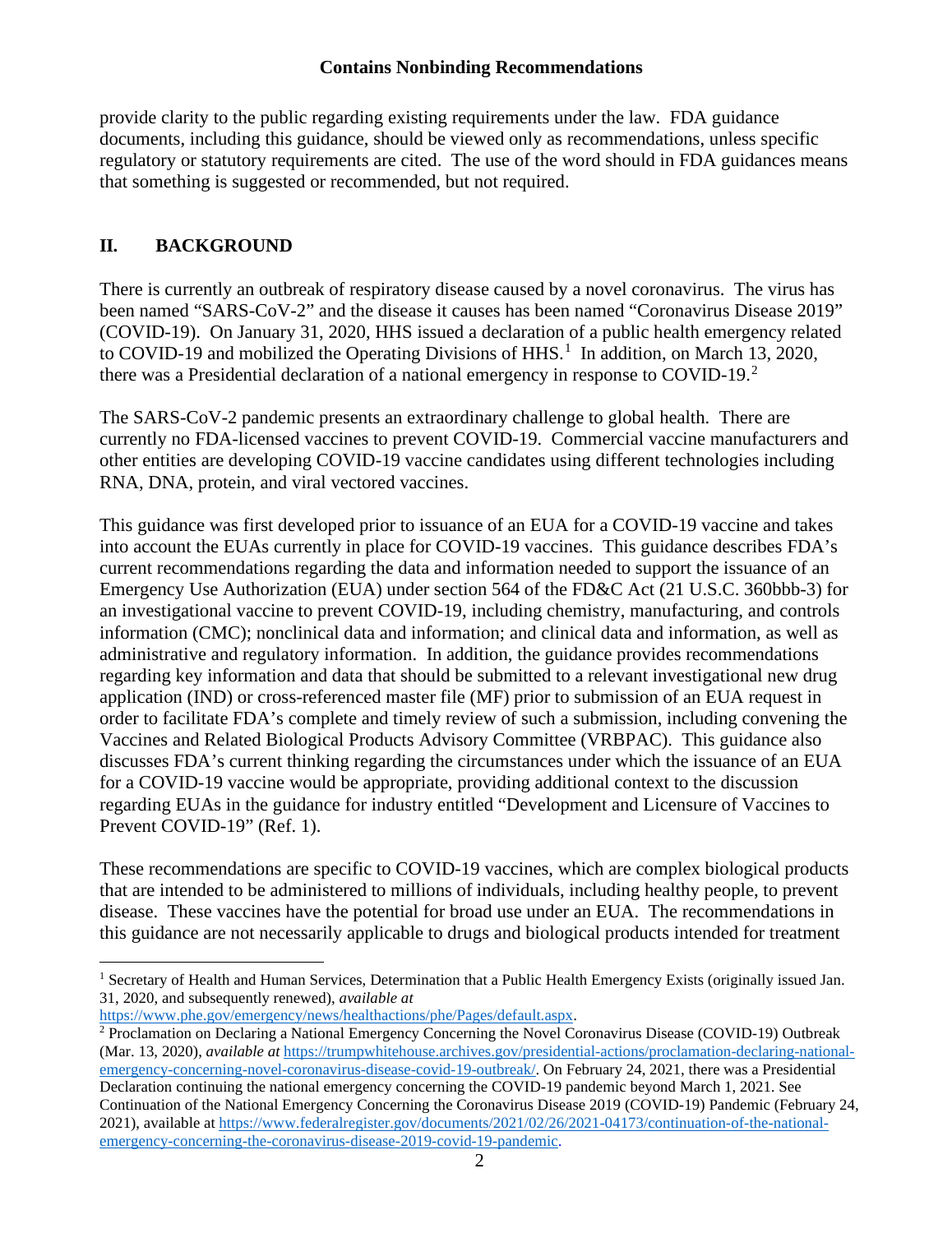of COVID-19, for which there may be significantly different considerations under the standard set forth in section 564 of the FD&C Act (21 U.S.C. 360bbb-3), reflecting the products' characteristics and anticipated clinical uses.

Sponsors engaged in the development of vaccines to prevent COVID-19 should refer to the guidance for industry entitled "Development and Licensure of Vaccines to Prevent COVID-19" (Ref. 1), the guidance for industry and investigators entitled "COVID-19 Public Health Emergency: General Considerations for Pre-IND Meeting Requests for COVID-19 Related Drugs and Biological Products" (Ref. 2), and the guidance for industry and other stakeholders entitled "Emergency Use Authorization of Medical Products and Related Authorities" (Ref. 3).

#### <span id="page-5-0"></span>**III. CRITERIA AND CONSIDERATIONS FOR THE ISSUANCE OF AN EUA FOR A COVID-19 VACCINE**

On February 4, 2020, pursuant to section 564(b)(1)(C) of the FD&C Act (21 U.S.C. 360bbb- $3(b)(1)(C)$ , the Secretary of HHS determined that there is a public health emergency that has a significant potential to affect national security or the health and security of United States citizens living abroad, and that involves the virus that causes COVID-19. On the basis of such determination, on March 27, 2020, the Secretary then declared that circumstances exist justifying the authorization of emergency use of drugs and biological products during the COVID-19 pandemic, pursuant to section 564(b)(1) of the FD&C Act (21 U.S.C. [3](#page-5-1)60bbb-3(b)(1)).<sup>3</sup>

Based on this declaration and determination, FDA may issue an EUA after FDA has determined that the following statutory requirements are met (section 564 of the FD&C Act (21 U.S.C. 360bbb-3)) (Ref. 3):

- The chemical, biological, radiological, or nuclear (CBRN) agent referred to in the March 27, 2020 EUA declaration by the Secretary of HHS (SARS-CoV-2) can cause a serious or lifethreatening disease or condition.
- Based on the totality of scientific evidence available, including data from adequate and wellcontrolled trials, if available, it is reasonable to believe that the product may be effective to prevent, diagnose, or treat such serious or life-threatening disease or condition that can be caused by SARS-CoV-2.
- The known and potential benefits of the product, when used to diagnose, prevent, or treat the identified serious or life-threatening disease or condition, outweigh the known and potential risks of the product.
- There is no adequate, approved, and available alternative to the product for diagnosing, preventing, or treating the disease or condition.

<span id="page-5-1"></span><sup>&</sup>lt;sup>3</sup> This EUA declaration is distinct from, and is not dependent on, the declaration by the Secretary of HHS of a public health emergency related to COVID-19, issued on January 31, 2020 and subsequently renewed, under section 319 of the PHS Act. *See supra* note 1. The issuance of an EUA for a COVID-19 vaccine is not based on that January 2020 declaration of a public health emergency and, therefore, an EUA may remain in effect beyond the duration of the public health emergency declaration if all other statutory conditions are met.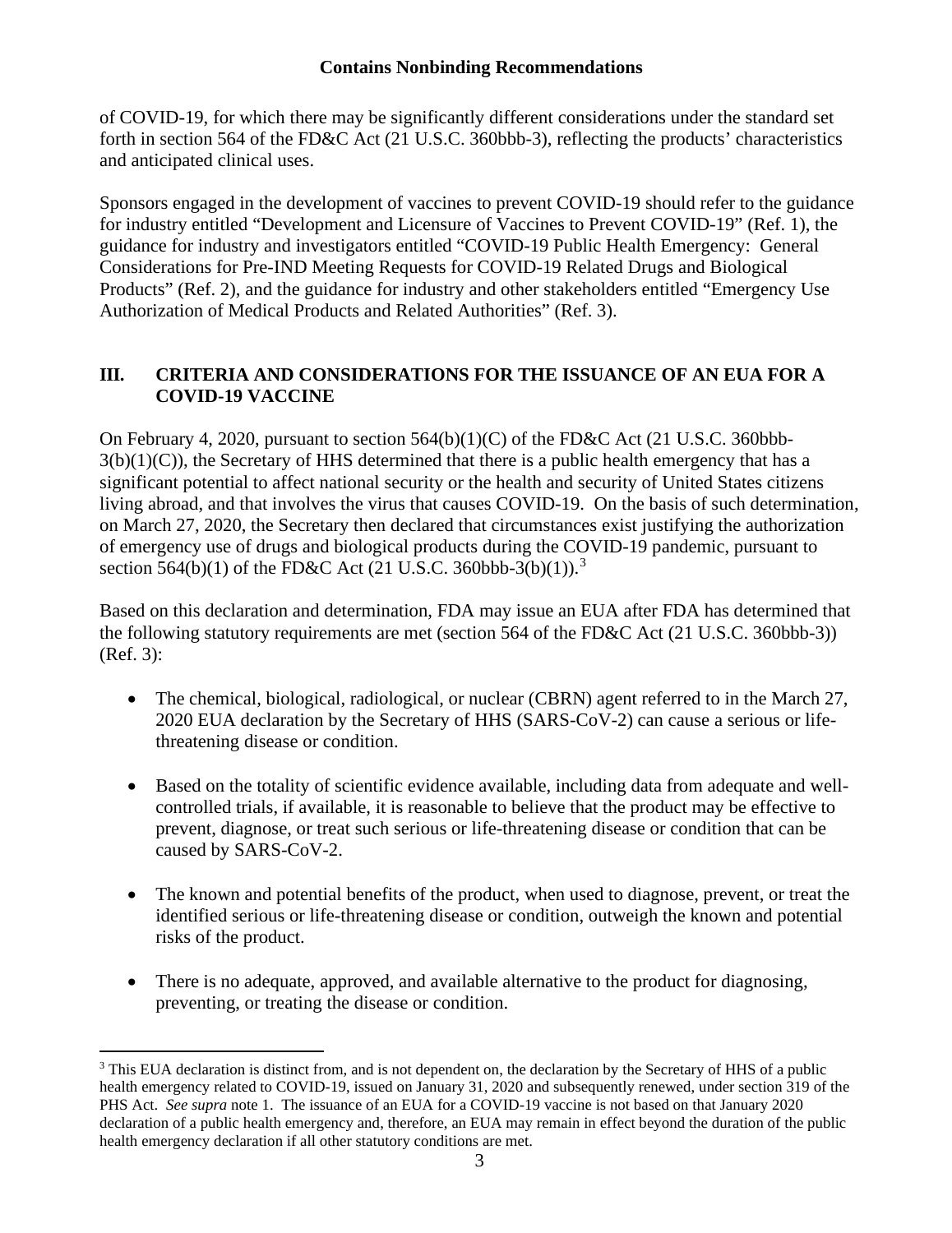In the case of investigational vaccines being developed for the prevention of COVID-19, any assessment regarding an EUA will be made on a case by case basis considering the target population, the characteristics of the product, the preclinical and human clinical study data on the product, and the totality of the available scientific evidence relevant to the product.

FDA acknowledges that an EUA for a COVID-19 vaccine may be requested to allow for the vaccine's rapid and widespread deployment for administration to millions of individuals, including healthy people, potentially following interim results from one or more clinical trials meeting prespecified success criteria described in the analysis plan submitted to FDA. In this scenario, for a COVID-19 vaccine for which there is adequate manufacturing information to ensure its quality and consistency, issuance of an EUA would require a determination by FDA that the vaccine's benefits outweigh its risks based on data from at least one well-designed Phase 3 clinical trial that demonstrates the vaccine's safety and efficacy in a clear and compelling manner.

It is FDA's expectation that, following submission of an EUA request and issuance of an EUA, a sponsor would continue to collect placebo-controlled data in any ongoing trials for as long as feasible and would also work towards submission of a Biologics License Application (BLA) as soon as possible. FDA's recommendations regarding the safety and effectiveness data and information outlined below are essential to ensure that clinical development of a COVID-19 vaccine has progressed far enough that issuance of an EUA for the vaccine would not interfere with the ability of an ongoing Phase 3 trial to demonstrate effectiveness of the vaccine to support licensure and to continue safety assessments, including investigating the potential for vaccine-associated enhanced respiratory disease (ERD). The ability of a sponsor to accrue this information about a COVID-19 vaccine is critical to ongoing assessment of its benefits and risks. FDA notes that there would need to be an adequate plan for safety data collection among individuals vaccinated under an EUA.

#### <span id="page-6-0"></span>**IV. KEY LOGISTIC RECOMMENDATIONS FOR THE REQUEST FOR AN EUA FOR A COVID-19 VACCINE**

A sponsor<sup>[4](#page-6-1)</sup> considering the submission of an EUA request for an investigational COVID-19 vaccine should contact the Center for Biologics Evaluation and Research's (CBER's) Office of Vaccines Research and Review (OVRR) as early in development as possible to discuss expectations and considerations for the sponsor's particular vaccine.

FDA also recommends that vaccine sponsors engage in early communication with CBER's Office of Compliance and Biologics Quality (OCBQ), Division of Manufacturing and Product Quality to discuss facility issues related to manufacturing of the particular vaccine.

In order to facilitate a complete and timely review of a request for an EUA for a COVID-19 vaccine, including scheduling of a meeting of FDA's VRBPAC, the following information should be submitted in advance of submission of an EUA request:

<span id="page-6-1"></span><sup>4</sup> For purposes of this guidance, the term "sponsor" is used when referring to the applicant, submitter, or person requesting an EUA.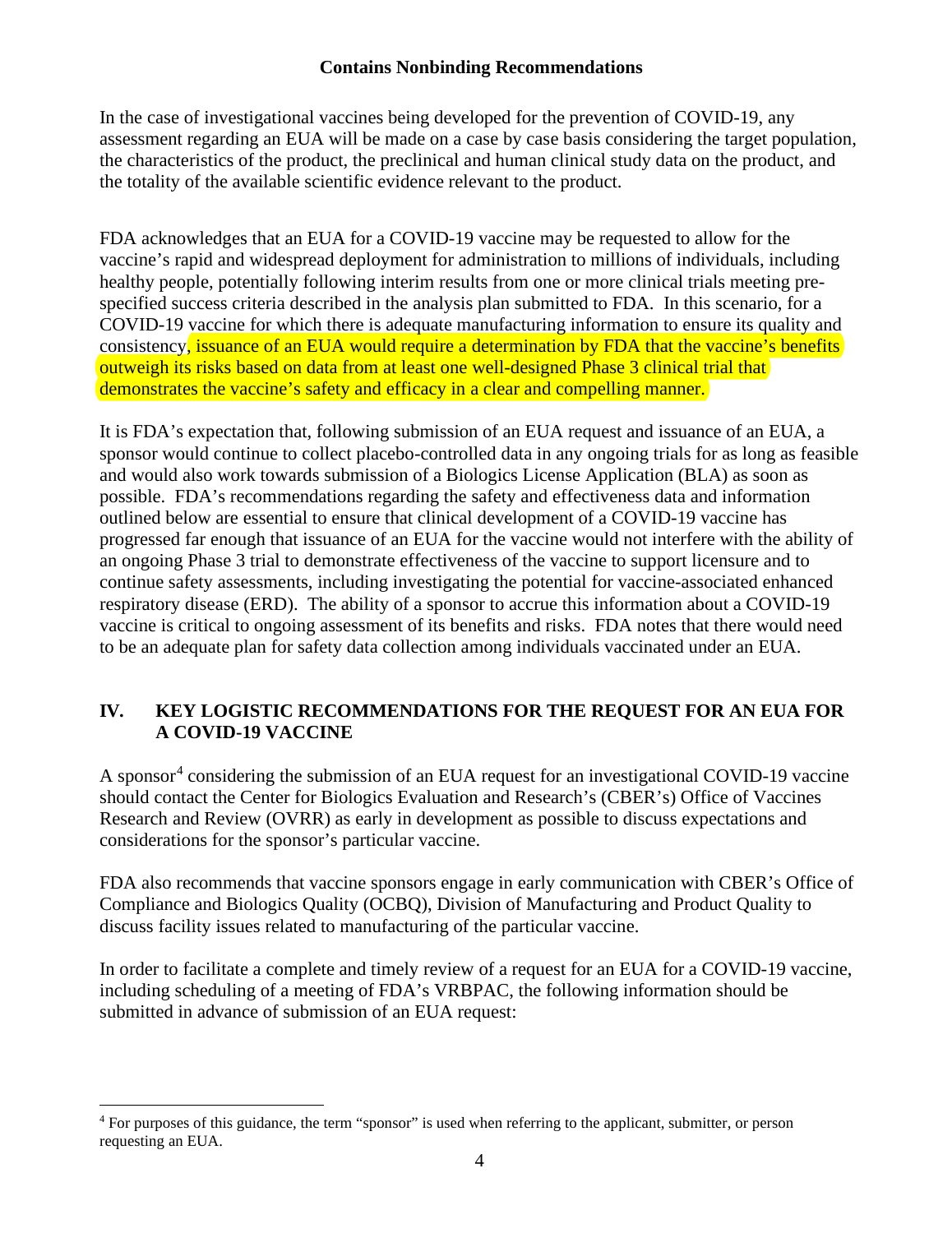- A detailed description of the chemistry, manufacturing, and controls information and data described in section V.B. should be submitted to a relevant IND or cross-referenced MF(s) at least one month prior to submission of an EUA request.
- FDA strongly encourages the vaccine sponsor to provide FDA with notice within 24 hours after any interim analysis has been completed, on the basis of which submission of an EUA request is planned, by contacting OVRR, and to discuss proposed timelines for submission of an EUA request.

#### <span id="page-7-0"></span>**V. PRIORITIZATION OF REQUESTS FOR ISSUANCE OF AN EUA FOR A COVID-19 VACCINE**

The issuance of an EUA is discretionary. FDA's decision to review and process an EUA request, and ultimately issue an EUA if the relevant statutory criteria are met, is based on a determination, on a case-by-case basis, that such action is necessary to protect the public health in an emergency. It is an authorization that the government "may" issue when necessary to protect the public health in an emergency (see section 564 FD&C Act (21 U.S.C. 360bbb-3(a)(1)), which states, in relevant part, "subject to the provisions of this section, the Secretary may authorize the introduction into interstate commence…a drug, device, or biological product intended for use in an actual or potential emergency). FDA's January 2017 guidance, *Emergency Use Authorization of Medical Products and Related Authorities*, (Ref. 3) describes factors that FDA intends to use in its prioritization of EUA requests, such as the public health need for the product, the availability and adequacy of the information concerning the likelihood that the product may be safe and effective in preventing, treating, or diagnosing the condition, and whether the product is included in government stakeholder stockpiles.

When FDA assesses investigational COVID-19 vaccines for use under EUA, FDA's review includes: stringent evaluation of product quality, including a determination that the facilities producing the product meet appropriate standards; evaluation of the conduct of clinical trials; and assessment of trial data integrity. As noted in section IV above, early interaction with the Agency is critical. FDA intends to decline to review and process EUA requests in cases where it is not feasible for the Agency to verify any one of these characteristics. Additionally, given the need to address urgent public health priorities, FDA may need to further prioritize among the EUA requests it receives for COVID-19 vaccine candidates. For the remainder of the current pandemic, FDA may decline to review and process further EUA requests other than those for vaccines whose developers have engaged in an ongoing manner with the Agency during the development of their manufacturing process and clinical trials program as described in this guidance, Emergency Use Authorization for Vaccines to Prevent COVID-19. These COVID-19 vaccine developers will have had the benefit of FDA feedback early and throughout the development process. Therefore, their EUA requests are more likely to contain the comprehensive data and information needed to demonstrate that issuance of an EUA is appropriate, and the Agency is more likely to be able to confirm the validity of the clinical and manufacturing information submitted in the EUA request.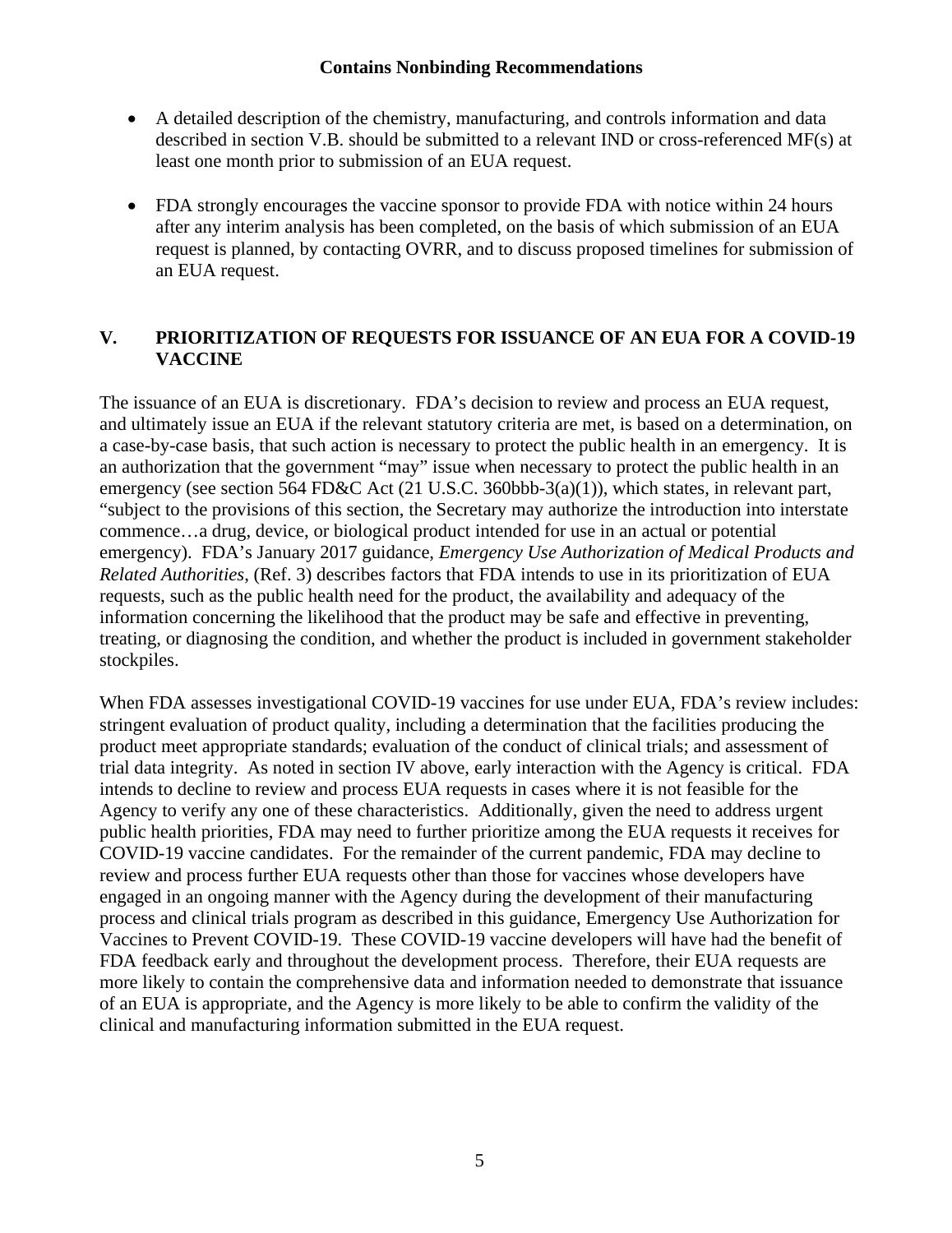#### <span id="page-8-0"></span>**VI. RECOMMENDATIONS REGARDING INFORMATION AND DATA TO BE INCLUDED IN A REQUEST FOR AN EUA FOR A COVID-19 VACCINE**

As stated in the ["Emergency Use Authorization of Medical Products and Related Authorities"](https://www.fda.gov/media/97321/download)  [January 2017 guidance](https://www.fda.gov/media/97321/download) (Ref. 3), FDA recommends that a request for an EUA include a wellorganized summary of the available scientific evidence regarding the product's safety and effectiveness, risks (including an adverse event profile) and benefits, and any adequate, approved, available alternatives to the product. FDA recommends that the following information be submitted in a request for an EUA for a COVID-19 vaccine or, as applicable, that this information be submitted in a relevant IND or cross-referenced MF before an EUA request is submitted.

#### <span id="page-8-1"></span>**A. Regulatory**

The following information should be submitted in a request for an EUA for a COVID-19 vaccine:

- 1. A description of the product and its intended use (*e.g*., identification of the serious or life-threatening disease or condition for which the product may be effective; where, when, and how the product is anticipated to be used; and/or the population(s) for which the product may be used). The submission should address the following details:
	- Proposed use(s) under EUA
	- Proposed dosing regimen(s) and method(s) of administration for use under EUA
	- Rationale for dosing regimen
	- Information to support the use, dosing and administration of the vaccine in the following populations, as applicable:
		- o Adults
		- o Pediatric age groups
		- o Other specific populations (*e.g*., geriatric individuals, pregnant or lactating individuals, immunodeficient individuals);
- 2. Available safety and effectiveness information for the product;
- 3. A discussion of risks and benefits, including available information concerning the threat posed by SARS-CoV-2 and how that threat would be addressed by the product under the proposed use under the EUA. As noted above, for a preventive COVID-19 vaccine to be potentially administered to millions of individuals, including healthy individuals, data adequate to inform an assessment of the vaccine's benefits and risks and support issuance of an EUA would include not only meeting the prespecified success criteria for the study's primary efficacy endpoint, but also additional safety and effectiveness data as described below in section C.3. The discussion of the risks and benefits in the EUA request should include an assessment of the risks and benefits for the proposed use under the EUA, including a discussion of the following:
	- Any steps taken to mitigate risk or optimize benefit
	- Any recommended restrictions to ensure safe use
	- Any situations under which the product should not be used *(i.e., contraindications)*
	- Important information that should be considered prior to use of the EUA product;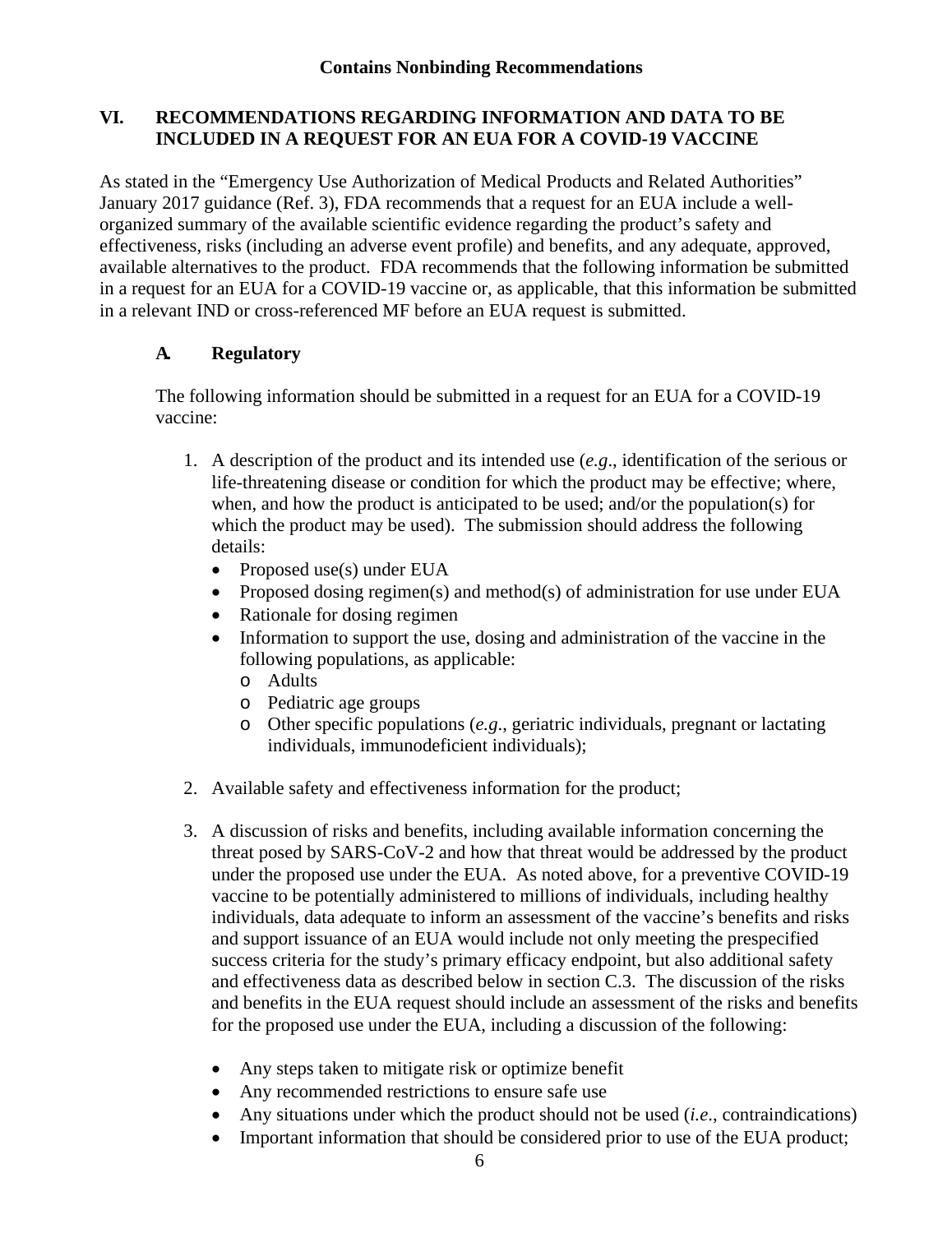- 4. The need for the product, including identification of any approved alternative product(s) and their availability and adequacy for the proposed use;
- 5. A description of the product's FDA approval status (FDA recognizes that, as of the date of publication of this guidance, there are no licensed COVID-19 vaccines); whether the product is under an investigational application (e.g., if an IND is in effect or has been submitted); whether the product is approved in a foreign country for either the proposed use or another use; and information on the use of the medical product by either a foreign country or an international organization (e.g., the World Health Organization (WHO)). The submission of the EUA request should include a brief summary of any related submissions to FDA and indicate which one(s) were crossreferenced in a letter to this file. This information may include:
	- Related IND number(s) and a brief description of the stage of clinical testing
	- Related Pre-IND number(s)
	- Related Master File number(s) and brief description of the contents;
- 6. Information comparable to an FDA-approved package insert; drafts of the "Fact Sheets" to be furnished to health care professionals or authorized vaccine administrators, as well as those to be furnished to recipients of the product, which are described in section E of the "Emergency Use Authorization of Medical Products and Related Authorities" guidance (Ref. 3) and typically are part of pre-EUA discussions; and plans for providing such information in an emergency;
- 7. Information regarding the supply chain, which will help FDA to assess anticipated availability of the vaccine for its intended recipients and whether anticipated storage and distribution conditions will affect the vaccine's safety and effectiveness, including the following details:
	- Whether the product will be supplied to the United States Government (USG) or Vendor Managed Inventory (VMI)
	- Anticipated quantity of finished product on hand and the surge capabilities of the manufacturing site(s)
	- Details of the distributor(s) for the vaccine and plans for distribution.

#### <span id="page-9-0"></span>**B. Chemistry, Manufacturing, and Controls**

The EUA request should include information on chemistry, manufacturing, and controls; a list of each site where the product, if authorized, is or would be manufactured, relevant information about each site and the current status of the manufacturing site(s) with respect to current good manufacturing practice (CGMP) requirements.

As noted above, in order to facilitate a complete and timely review of an EUA request, FDA expects that a detailed description of the manufacturing process and controls will be provided in a relevant IND or cross-referenced MF(s) as it becomes available but not less than one month prior to submission of an EUA request. Any manufacturing and process control data that will not be available at the time of submission of an EUA request should be discussed with FDA well in advance of the submission of the EUA request and identified in the submission.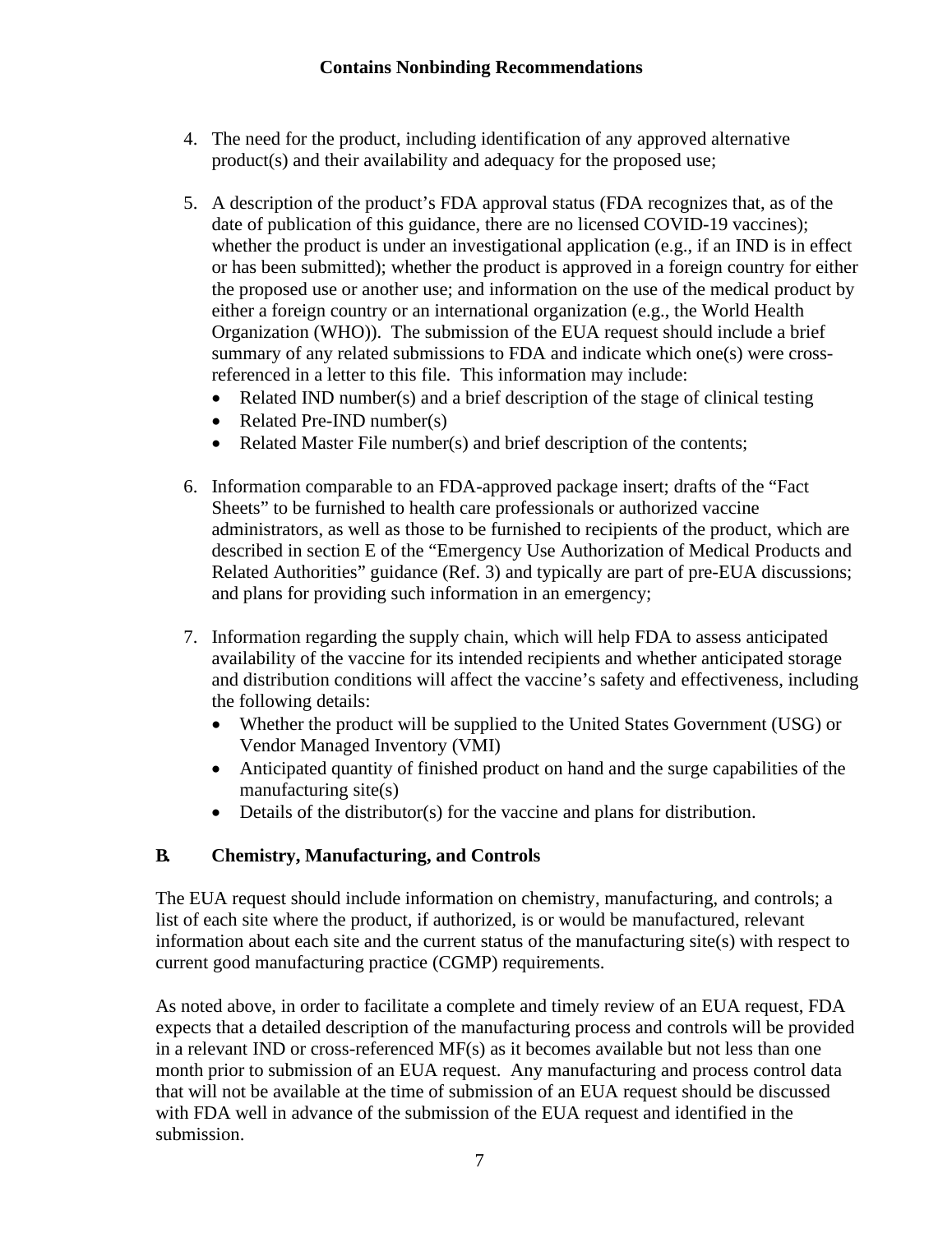Following notice by a sponsor of intent to submit an EUA request as noted above, FDA will continue to work with the sponsor regarding resolution of any necessary manufacturing site issues resulting from a site visit or other information submitted. FDA will assess CGMP compliance for each manufacturing site using all available tools and information.

#### **1. Manufacturing**

Sufficient data should be submitted to support drug substance (DS) and drug product (DP) manufacturing to ensure the quality and consistency of the vaccine product that is produced. FDA generally expects a minimum of three Process Performance Qualification (PPQ) lots per manufacturing facility to support the consistency of vaccine quality. In addition, critical process parameters and in-process controls of specific unit operations should be qualified/validated. Evidence should be provided that all DS and DP manufacturing sites, including testing sites, are adequately qualified/validated to ensure that the equipment/process meets all predetermined specifications/intended purposes and the production process is controlled and operates with quality oversight consistent with CGMP requirements. If more than one manufacturing facility is used to produce DS and DP, data should be provided to support the consistency of vaccine quality between manufacturing sites.

#### **2. Control of Drug Substance and Drug Product**

Product data as described below should be provided to support FDA's determination regarding the safety and effectiveness of the vaccine:

- a. Documentation establishing that critical source materials used in manufacturing are adequately controlled, including history and qualification of cell banks and virus banks, identification of all animal-derived materials used for cell culture and virus growth, and DP excipients.
- b. An evaluation and mitigation plan for potential adventitious agents.
- c. Data to demonstrate that the DS is sufficiently characterized in order to identify and understand the critical properties that impact performance and stability.
- d. A detailed description of the quality control system for all stages of manufacturing, including the testing program for in-process/intermediate product quality and DS and DP quality for release.
- e. Analytical methods and qualification/validation data for all quality-indicating assays. Validation data for assays used to evaluate critical vaccine qualities such as purity, identity, and potency are expected.
- f. The DS and DP development history and manufacturing changes introduced in Phase 1, 2, 3 and EUA lots, including analytical comparability of DS lots with these changes. Quality release data and supplementary characterization tests to assess the impact of the changes on the DS quality attributes should be provided.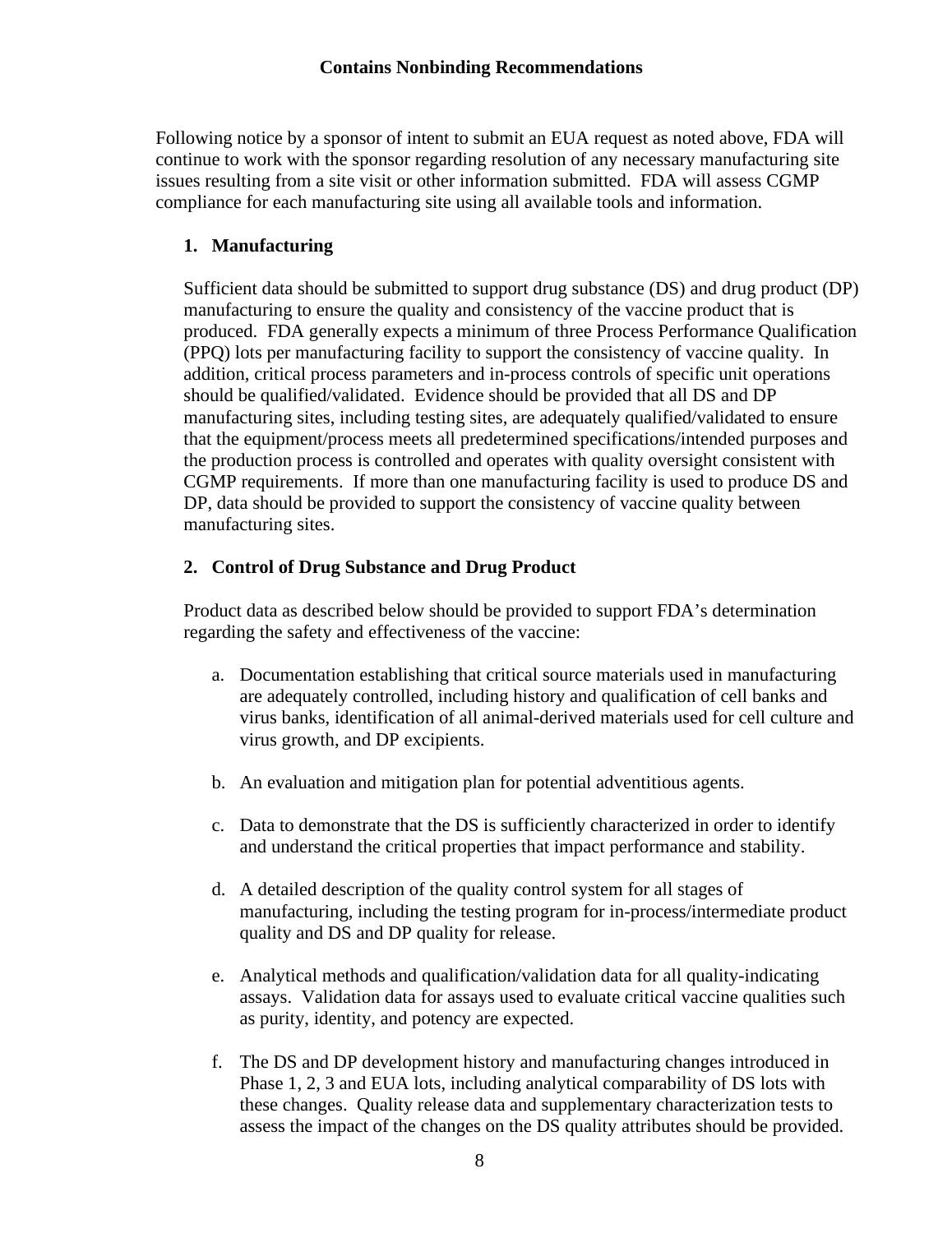- g. A tabular listing of all clinical studies and DP lot numbers used in each study including DS lot genealogy, manufacturing processes used, and the manufacturing site, as well as the Certificates of Analysis (CoAs) for all clinical lots used in clinical studies and information on any lots that were initiated but not accepted for release.
- h. A stability plan including safety and stability-indicating tests and available stability data from all developmental, clinical, and commercial lots. Data to support short-term stability, reflecting storage conditions during transport and distribution and in clinics and covering the time from dose preparation to administration expected.
- i. Appropriate quality specifications should be established for all DP lots used under EUA and testing results for the final vaccine lots should be submitted to the IND at the time of product distribution.
- j. Aseptic-process information, including the appropriate validation studies.
- k. A description of sterile filtration and sterilization processes, as well as validation studies. Depyrogenation of container-closure systems, if applicable, should also be provided.
- l. Storage conditions, including the container-closure integrity, should be validated and this information should be provided.

#### **3. Facilities**

- a. Facility information should be submitted to demonstrate that the facilities are of suitable size and adequately designed to prevent contamination, crosscontamination, and mix-ups.
- b. Utility information, including validation information, should be provided for all utilities. For the HVAC system, it is important to demonstrate control by including area classifications, pressure differentials, and containment features where needed.
- c. Manufacturing equipment should be qualified, and a list of critical equipment for DS and DP should be submitted.
- d. Facility and equipment cleaning should be validated, and the validation should be submitted for review.
- e. A quality control unit should be established and have the responsibility for oversight of manufacturing, and review and release of components, containers and closures, labeling, in-process material, and final products. The quality control unit should have the responsibility for approving validation protocols and reports, investigating deviations, and instituting corrective and preventive actions.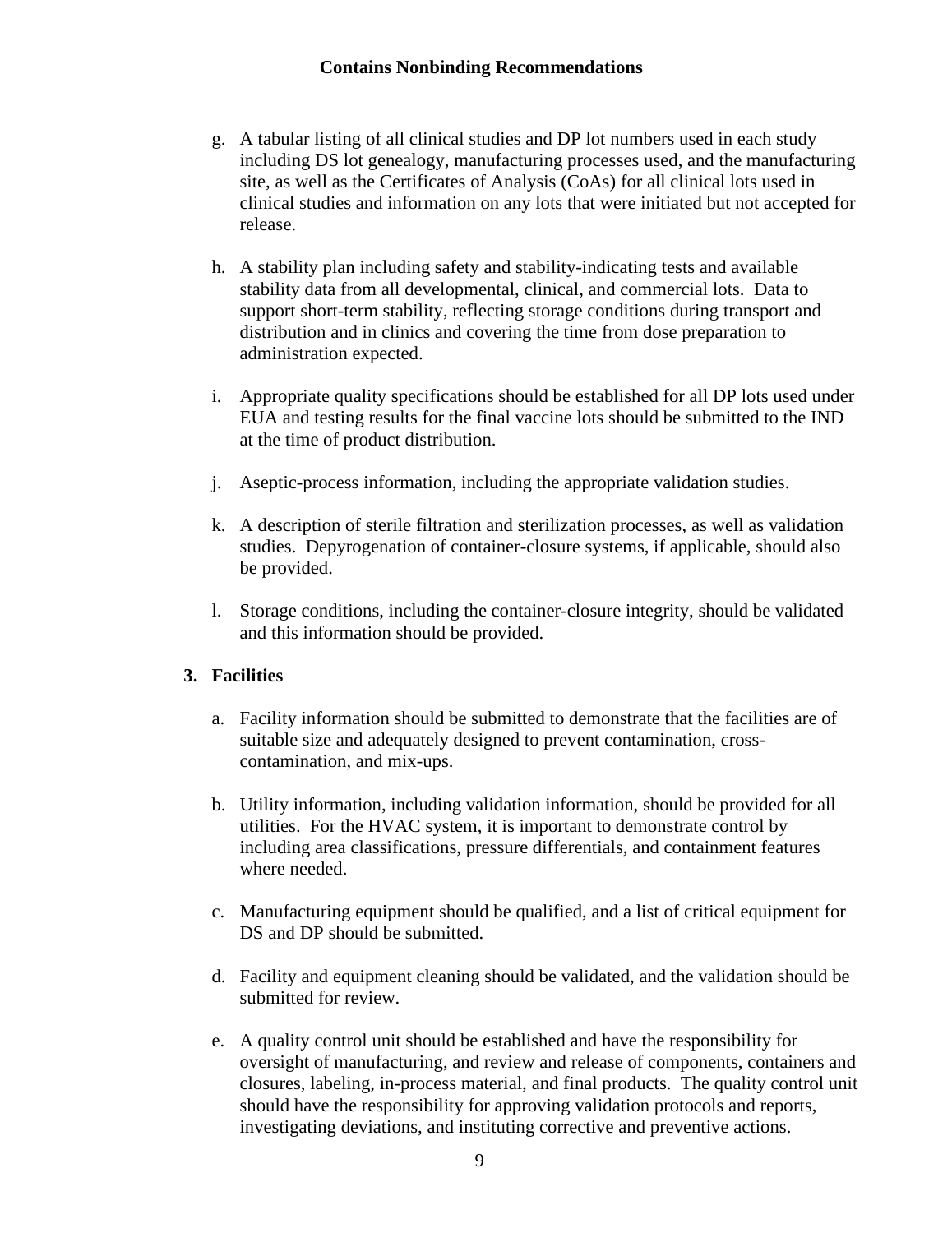#### <span id="page-12-0"></span>**C. Safety and Effectiveness Information**

The EUA request should include the following safety and effectiveness information, which will inform FDA's determination regarding the product's benefit-risk profile:

#### **1. Bioassays for assessment of clinical endpoints**

The diagnostic bioassays that were used to assess study endpoints of clinical studies supportive of the EUA request should be identified. FDA expects that the standard operating procedures (SOPs) and validation reports for the final assay methods, and a list of all laboratories where the clinical samples have been tested, will be submitted to support the EUA request.

#### **2. Nonclinical:**

- a. A list of the nonclinical studies conducted to support vaccine effectiveness and safety (*e.g*., characterization of markers associated with enhanced disease, biodistribution, shedding, and attenuation) should be provided, along with the timelines for study completion and submission of final study reports for all ongoing nonclinical studies as applicable.
- b. A final study report, if available, for a Developmental and Reproductive Toxicology (DART) study, or the timeline for study completion and submission of the final study report, should be provided in order to inform potential emergency use of the vaccine in pregnant women.

#### **3. Clinical**

- a. FDA acknowledges the potential to request an EUA for a COVID-19 vaccine based on an interim analysis of a clinical endpoint from a Phase 3 efficacy study. Issuance of an EUA requires a determination that the known and potential benefits of the vaccine outweigh the known and potential risks. For a preventive COVID-19 vaccine to be potentially administered to millions of individuals, including healthy individuals, data adequate to inform an assessment of the vaccine's benefits and risks and support issuance of an EUA would include not only meeting the prespecified success criteria for the study's primary efficacy endpoint as described in the guidance for industry entitled "Development and Licensure of Vaccines to Prevent COVID-19" (Ref. 1) (*i.e*. a point estimate for a placebocontrolled efficacy trial of at least 50%, with a lower bound of the appropriately alpha-adjusted confidence interval around the primary efficacy endpoint point estimate of >30%) but also additional safety and effectiveness data as described below. The timing of interim analyses planned for a Phase 3 study would thus ideally be aligned with the ability of the analyses to meet these criteria.
- b. An EUA request for a COVID-19 vaccine should include all safety data accumulated from Phase 1 and 2 studies conducted with the vaccine, with focus on serious adverse events, adverse events of special interest, and cases of severe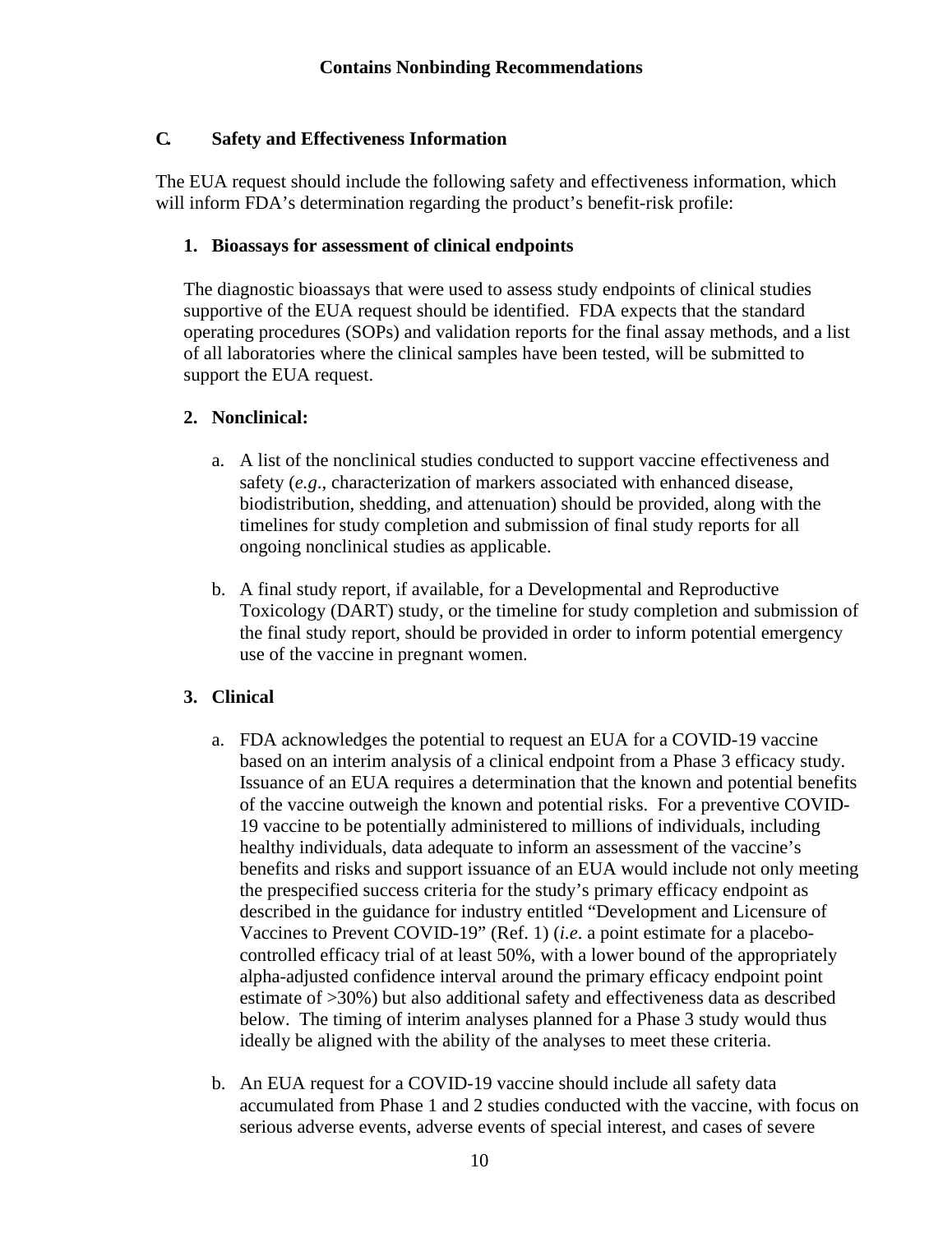COVID-19 among study subjects. We recognize that the Phase 1 and 2 safety data likely will be of a longer duration than the available safety data from the Phase 3 trial at the time of submission of an EUA request. The Phase 1 and 2 data are intended to complement the available data from safety follow-up from ongoing Phase 3 studies.

c. Data from Phase 3 studies should include a median follow-up duration of at least two months after completion of the full vaccination regimen to help provide adequate information to assess a vaccine's benefit-risk profile, including: adverse events; cases of severe COVID-19 disease among study subjects; and cases of COVID-19 occurring during the timeframe when adaptive (rather than innate) and memory immune responses to the vaccine would be responsible for a protective effect.

In addition, FDA does not expect to be able to make a favorable benefit-risk determination that would support an EUA without Phase 3 data that include the following, which will help the Agency to assess the safety of the vaccine:

- i. Local and systemic solicited adverse reactions collected for the protocoldefined duration of follow-up in an adequate number of subjects to characterize reactogenicity in each protocol-defined age cohort participating in the trial;
- ii. All safety data collected up to the point at which the database is locked to prepare the submission of the EUA request, including a high proportion of enrolled subjects (numbering well over 3,000 vaccine recipients) followed for serious adverse events (SAEs) and adverse events of special interest for at least one month after completion of the full vaccination regimen;[5](#page-13-0) and
- iii. Sufficient cases of severe COVID-19 among study subjects to support low risk for vaccine-induced ERD (a total of 5 or more severe COVID-19 cases in the placebo group would generally be sufficient to assess whether the severe COVID-19 case split between vaccine vs. placebo groups supports a favorable benefit-risk profile or conversely raises a concern about ERD).
- d. Vaccine safety and COVID-19 outcomes in individuals with prior SARS-CoV-2 infection, who might have been asymptomatic, are important to examine because screening for prior infection is unlikely to occur prior to administration of COVID-19 vaccines under EUA. An EUA request should therefore include subgroup analyses of safety and efficacy endpoints stratified by prior infection status at study entry, as determined by pre-vaccination serology or medical history.

<span id="page-13-0"></span><sup>&</sup>lt;sup>5</sup> As noted in FDA's guidance for industry entitled "Development and Licensure of Vaccines to Prevent COVID-19" (Ref. 1), the pre-licensure safety database for preventive vaccines for infectious diseases typically consists of at least 3,000 study participants vaccinated with the dosing regimen intended for licensure. FDA anticipates that adequately powered efficacy trials for COVID-19 vaccines will be of sufficient size to provide an acceptable safety database for each of younger adult and elderly populations, provided that no significant safety concerns arise during clinical development that would warrant further evaluation.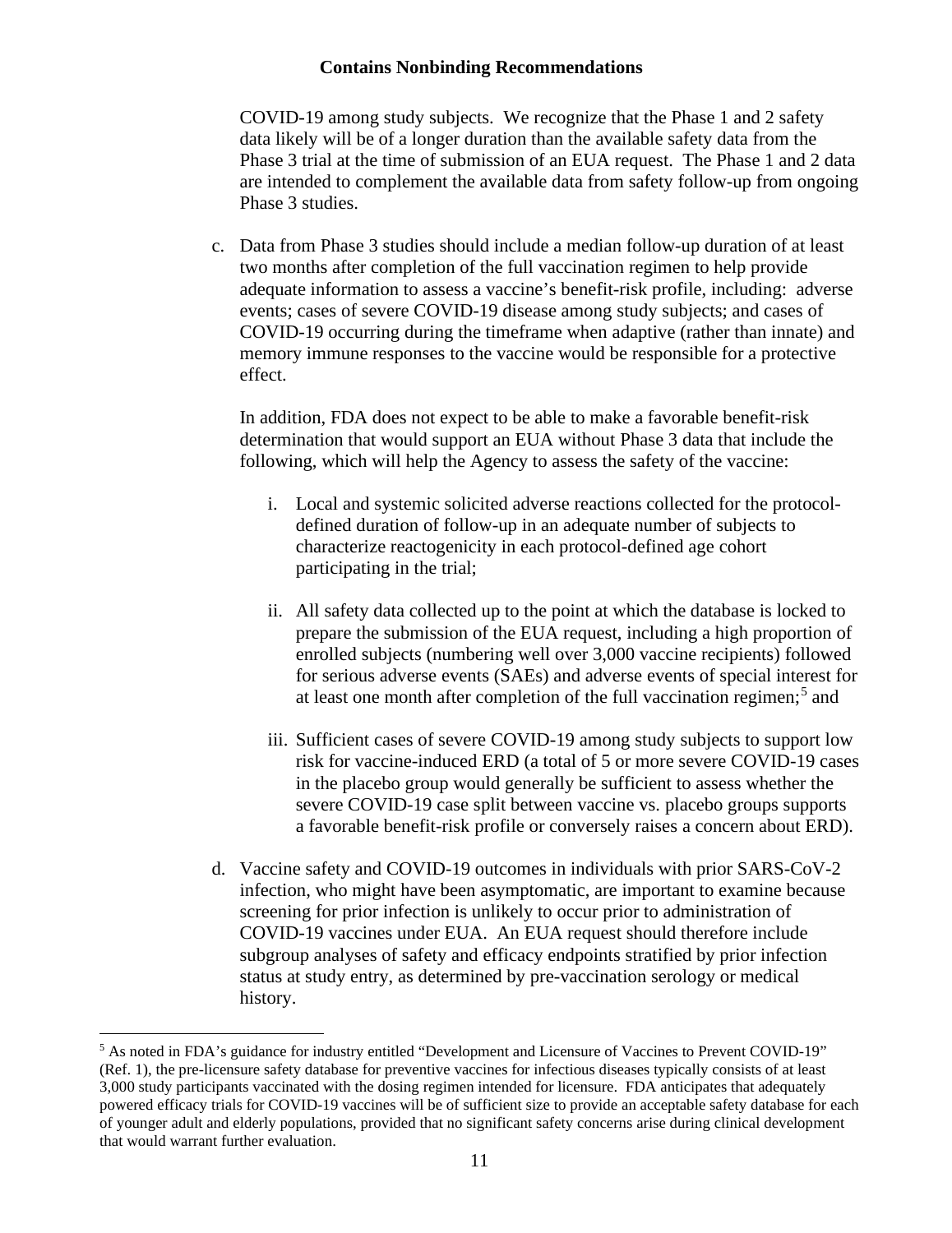e. The EUA request should include a plan for active follow-up for safety (including deaths and hospitalizations, and other serious or clinically significant adverse events) among individuals administered the vaccine under an EUA in order to inform ongoing benefit-risk determinations to support continuation of the EUA.

#### <span id="page-14-0"></span>**VII. CONSIDERATIONS FOR CONTINUING CLINICAL TRIALS FOLLOWING ISSUANCE OF AN EUA FOR A COVID-19 VACCINE**

FDA does not consider availability of a COVID-19 vaccine under EUA, in and of itself, as grounds for stopping blinded follow-up in an ongoing clinical trial. An EUA request should include strategies that will be implemented to ensure that ongoing clinical trials of the vaccine are able to assess longterm safety and efficacy (including evaluating for vaccine-associated ERD as well as decreased effectiveness as immunity wanes over time) in sufficient numbers of subjects to support vaccine licensure. These strategies should address how ongoing trial(s) will handle loss of follow-up information for study participants who choose to withdraw from the study in order to receive the vaccine under an EUA.

#### <span id="page-14-1"></span>**VIII. CONSIDERATION OF AN EUA FOR A COVID-19 VACCINE BY AN FDA ADVISORY COMMITTEE**

FDA expects to convene an open session of FDA's VRBPAC prior to the issuance of any EUA for a COVID-19 vaccine, to discuss whether the available safety and effectiveness data support authorization of an EUA for the specific request under review. This discussion, which will be specific to the particular vaccine that is the subject of the EUA request, will be separate from, and in addition to, any general discussion by the VRBPAC regarding the development, authorization, and/or licensure of vaccines to prevent COVID-19. A VRBPAC meeting may also include a closed session, if it is deemed necessary, to discuss proprietary CMC issues.

FDA expects to convene the VRBPAC for consideration of any EUA request for a COVID-19 vaccine that, on its face, contains the information required under section 564 of the FD&C Act (21 U.S.C. 360bbb-3) and includes the recommended data and information described above. FDA intends to provide briefing materials to the VRBPAC members as far in advance of any scheduled meeting as practicable and intends to post a publicly available version of the briefing materials on the FDA webpage no later than two full business days before the day the advisory committee meeting is scheduled to occur.

To facilitate discussion by the VRBPAC, an EUA request should be accompanied by briefing materials summarizing data to support the safety and effectiveness of the vaccine to be considered at the open session of the VRBPAC, and if requested by FDA, separate briefing materials related to manufacturing of the vaccine for a closed session. The purpose of any closed session would be limited to the review and discussion of manufacturing information that is considered confidential commercial or trade secret information exempt from public disclosure.

Timely consideration of the EUA request by the VRBPAC would be further facilitated by submission of briefing materials for the open session that the sponsor states are fully releasable. For additional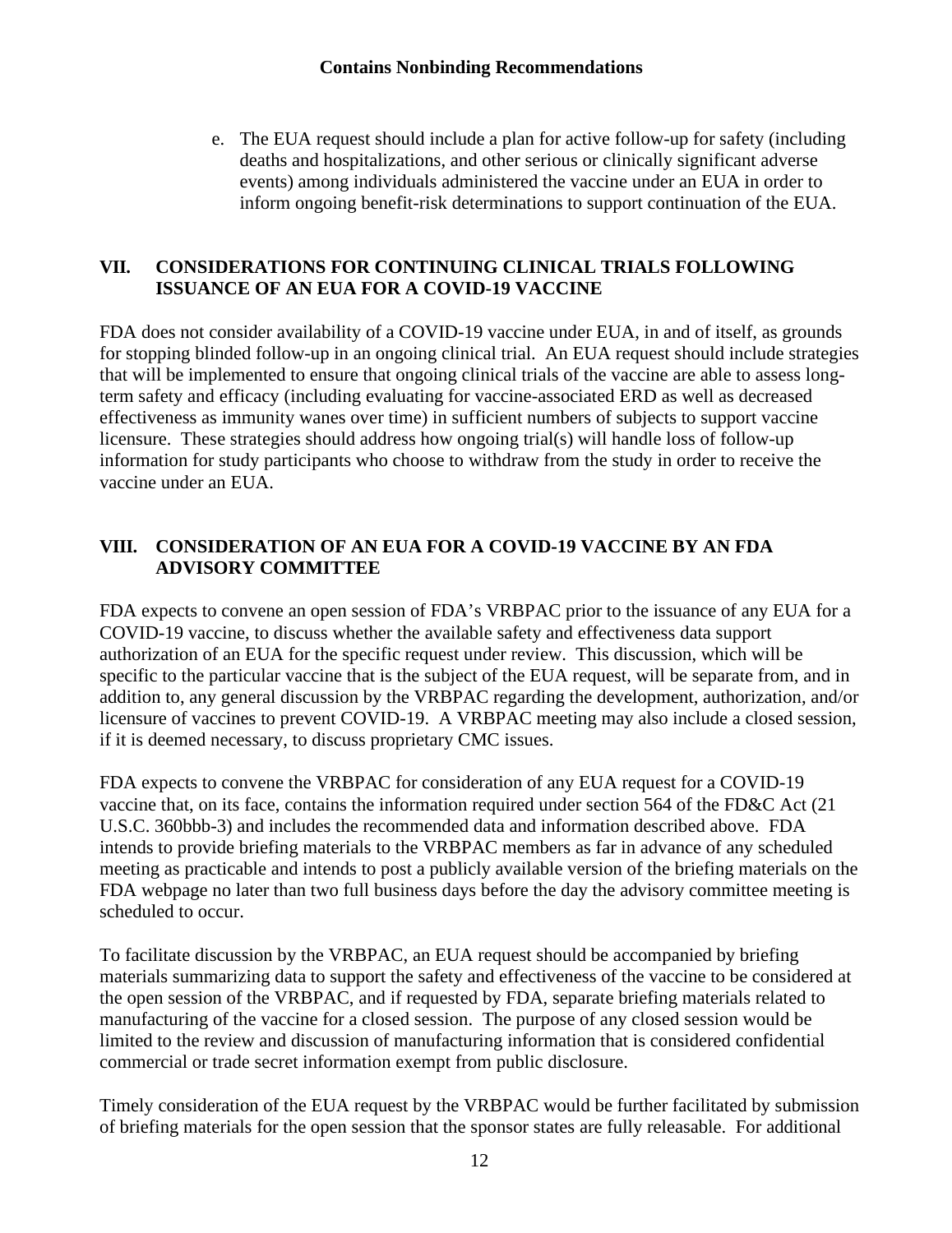information regarding the process for preparation and review of briefing materials for open FDA advisory committee meetings, sponsors should consult the guidance for industry entitled "Advisory Committee Meetings – Preparation and Public Availability of Information Given to Advisory Committee Members" (Ref. 6) ("Advisory Committee Meeting guidance"), although the time frames set forth in the appendix of that guidance may not be applicable to a meeting of the VRBPAC for a COVID-19 vaccine. Please see Appendix 1 for more information regarding submission of information in preparation for a VRBPAC meeting to consider a request for an EUA for a COVID-19 vaccine.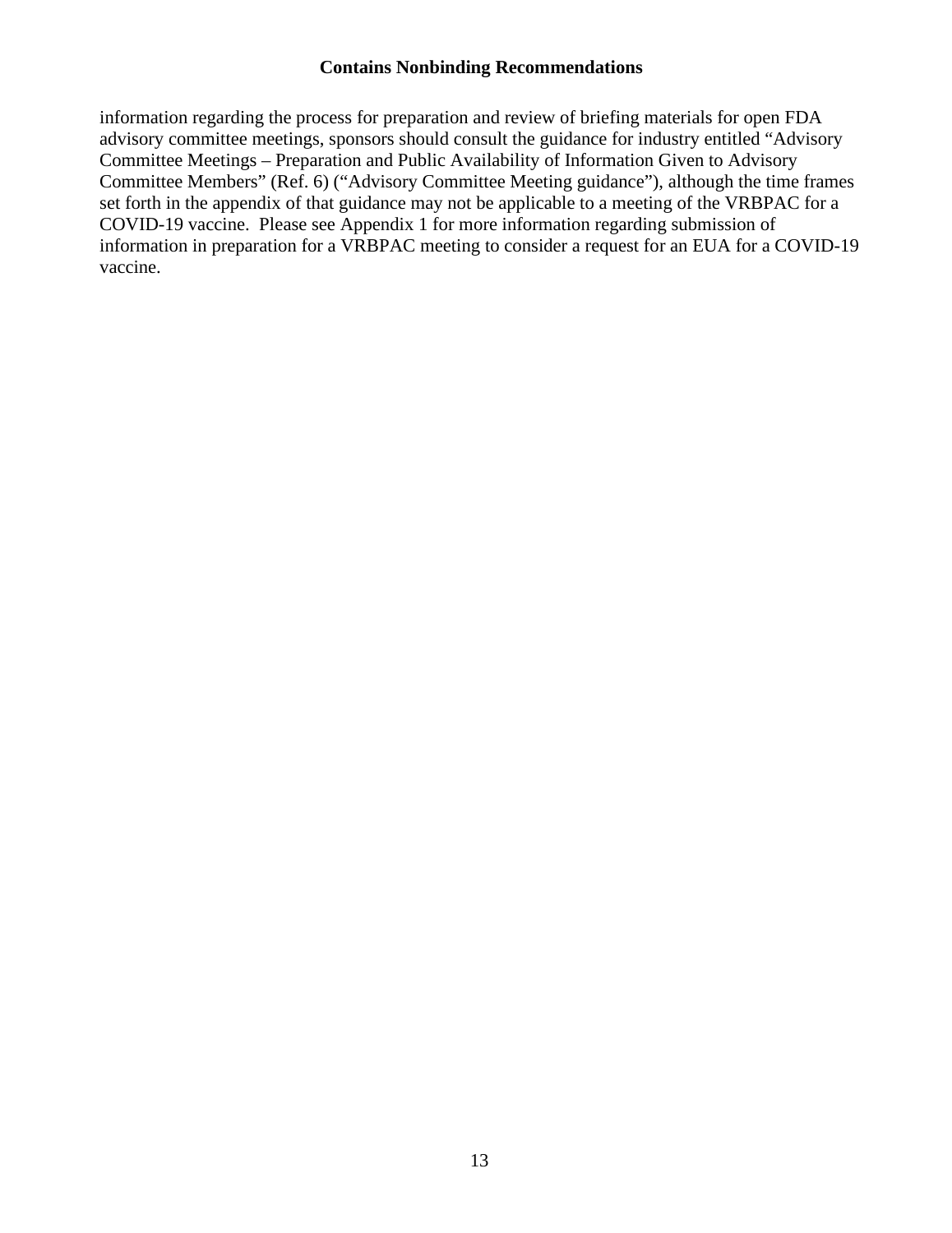#### <span id="page-16-0"></span>**IX. REFERENCES**

- 1. Development and Licensure of Vaccines to Prevent COVID-19; Guidance for Industry, June 2020, [https://www.fda.gov/media/139638/download.](https://www.fda.gov/media/139638/download)
- 2. COVID-19 Public Health Emergency: General Considerations for Pre-IND Meeting Requests for COVID-19 Related Drugs and Biological Products; Guidance for Industry and Investigators, May 2020, [https://www.fda.gov/media/137927/download.](https://www.fda.gov/media/137927/download)
- 3. Emergency Use Authorization of Medical Products and Related Authorities; Guidance for Industry and Other Stakeholders, January 2017, [https://www.fda.gov/media/97321/download.](https://www.fda.gov/media/97321/download)
- 4. Guidance for Industry: Process Validation: General Principles and Practices, January 2011, [https://www.fda.gov/media/71021/download.](https://www.fda.gov/media/71021/download)
- 5. Guidance for Industry: Content and Format of Chemistry, Manufacturing and Controls Information and Establishment Description Information for a Vaccine or Related Product, January 1999, [https://www.fda.gov/media/73614/download.](https://www.fda.gov/media/73614/download)
- 6. Advisory Committee Meetings Preparation and Public Availability of Information Given to Advisory Committee Members; Guidance for Industry, August 2008, [https://www.fda.gov/media/75436/download.](https://www.fda.gov/media/75436/download)
- 7. Polack, F.P., et al., 2020, Safety and Efficacy of the BNT162b2 mRNA Covid-19 Vaccine, N. Engl. J. Med., 383:2603-2615, [https://www.nejm.org/doi/full/10.1056/NEJMoa2034577.](https://www.nejm.org/doi/full/10.1056/NEJMoa2034577)
- 8. Baden, L.R., et al., 2021, Efficacy and Safety of the mRNA-1273 SARS-CoV-2 Vaccine, 384:403-416, [https://www.nejm.org/doi/full/10.1056/NEJMoa2035389.](https://www.nejm.org/doi/full/10.1056/NEJMoa2035389)
- 9. Rambaut, Andrew, et al., 2020, Preliminary Genomic Characterization Of An Emergent SARS-Cov-2 Lineage In The UK Defined By A Novel Set Of Spike Mutations, [https://virological.org/t/preliminary-genomic-characterisation-of-an-emergent-sars-cov-2](https://virological.org/t/preliminary-genomic-characterisation-of-an-emergent-sars-cov-2-lineage-in-the-uk-defined-by-a-novel-set-of-spike-mutations/563) [lineage-in-the-uk-defined-by-a-novel-set-of-spike-mutations/563.](https://virological.org/t/preliminary-genomic-characterisation-of-an-emergent-sars-cov-2-lineage-in-the-uk-defined-by-a-novel-set-of-spike-mutations/563)
- 10. Tegally, Houriiya, et al., 2020, Emergence And Rapid Spread Of A New Severe Acute Respiratory Syndrome-Related Coronavirus 2 (SARS-Cov-2) Lineage With Multiple Spike Mutations In South Africa, [https://www.medrxiv.org/content/10.1101/2020.12.21.20248640v1.](https://www.medrxiv.org/content/10.1101/2020.12.21.20248640v1)
- 11. Wibmer, Constantinos Kurt, et al., 2021, SARS-Cov-2 501Y.V2 Escapes Neutralization By South Africa COVOD-19 Donor Plasma, [https://www.biorxiv.org/content/10.1101/2021.01.18.427166v1.](https://www.biorxiv.org/content/10.1101/2021.01.18.427166v1)
- 12. Muik, Alexander, et al., 2021, Neutralization Of SARS-Cov-2 Lineage B.1.1.7 Pseudovirus By BNT162b2 Vaccine-Elicited Human Sera, BioRxiv, [https://doi.org/10.1101/2021.01.18.426984.](https://doi.org/10.1101/2021.01.18.426984)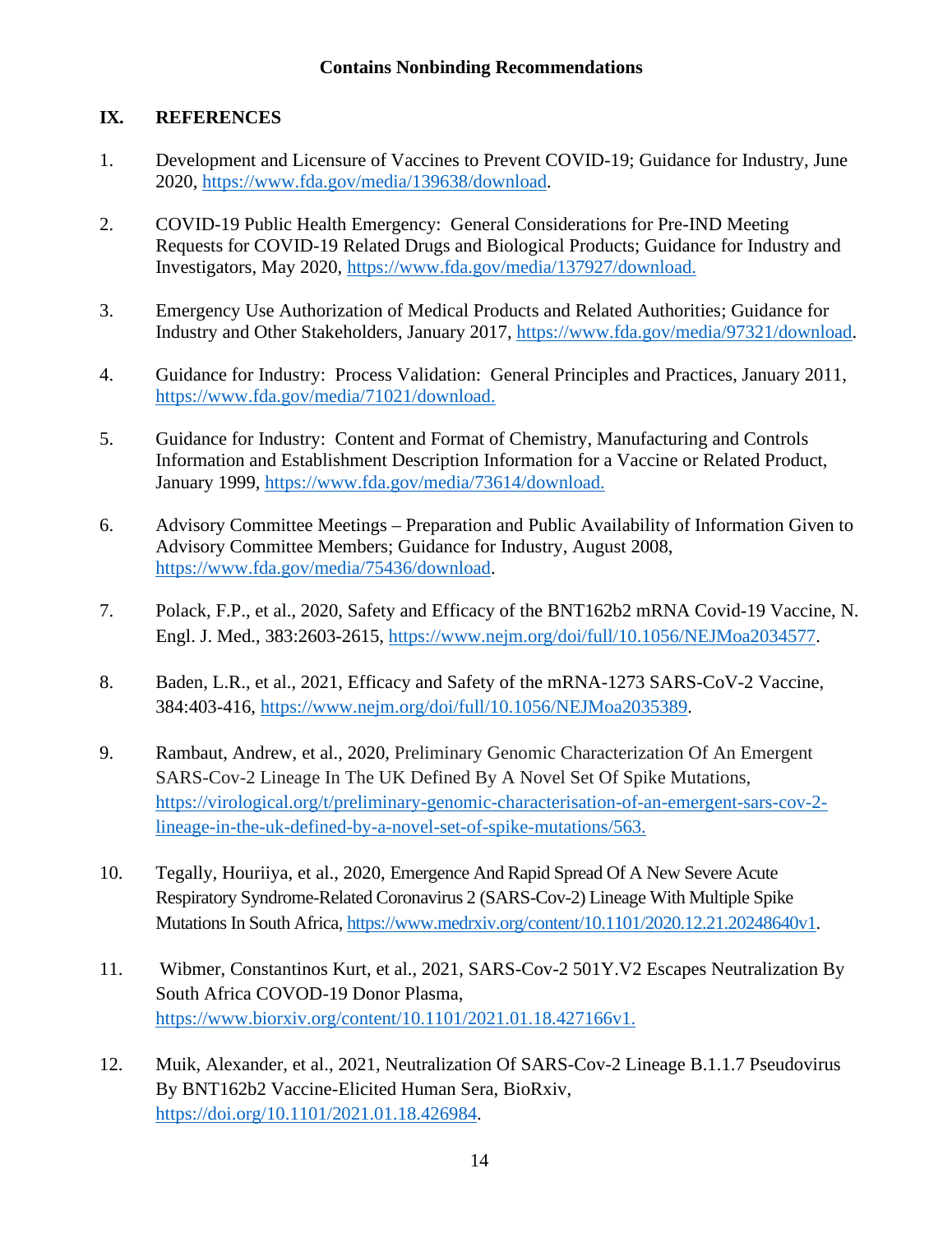13. Wu, Kai, et al., 2021 mRNA-1273 Vaccine Induces Neutralizing Antibodies Against Spike Mutants From Global SARS-Cov-2 Variants, BioRxiv, [https://www.biorxiv.org/content/10.1101/2021.01.25.427948v1.](https://www.biorxiv.org/content/10.1101/2021.01.25.427948v1)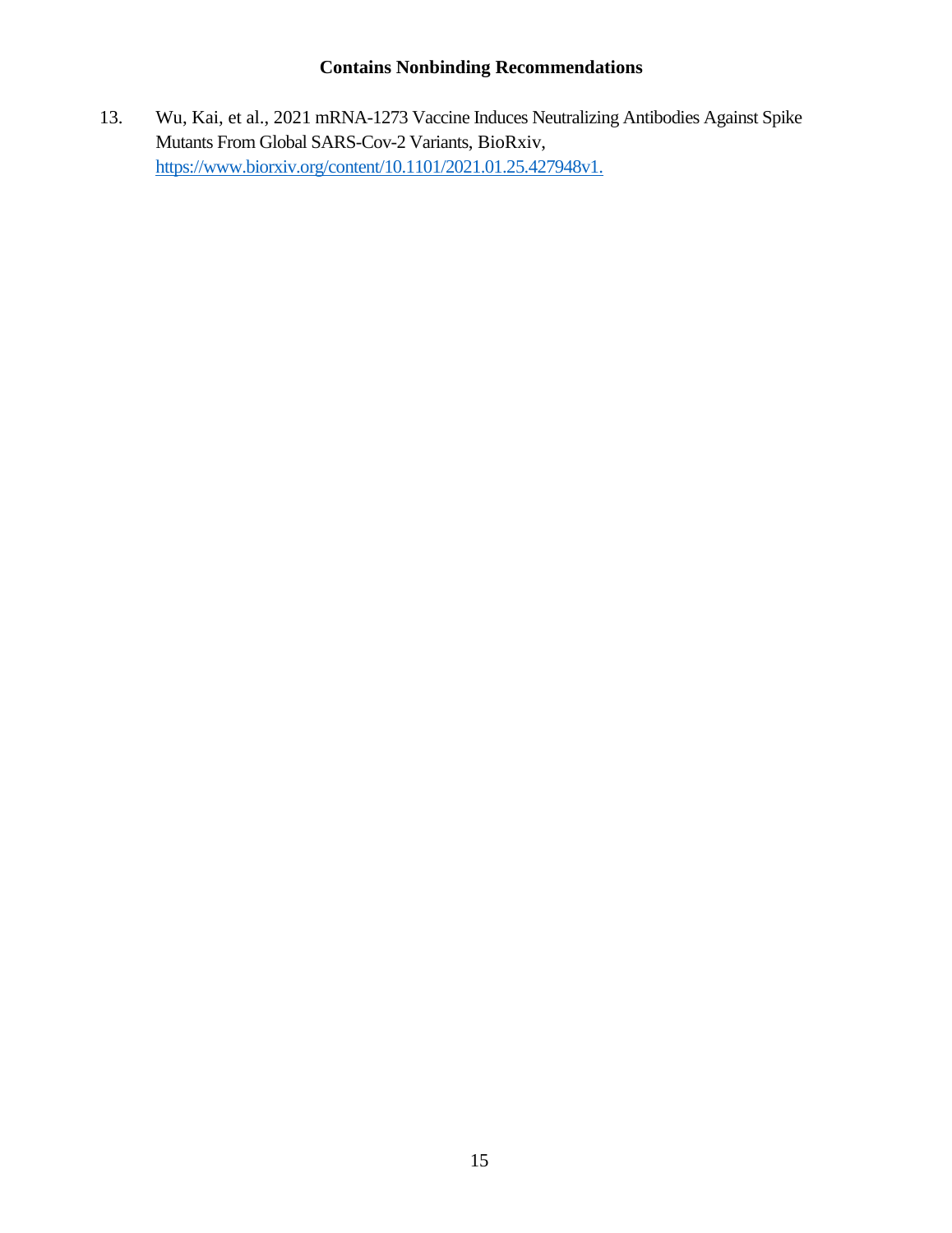#### <span id="page-18-0"></span>**APPENDIX 1: SUBMISSION OF INFORMATION IN PREPARATION FOR A VRBPAC MEETING**

#### <span id="page-18-1"></span>**A. Preparation and submission of briefing materials for the Advisory Committee meeting**

For an open session of the VRBPAC, please plan to submit final and fully releasable briefing materials at the time of submission of an EUA request for a COVID-19 vaccine.

As noted above, for certain EUA requests, FDA may determine that a closed session of the VRBPAC to discuss proprietary CMC information would be appropriate. In such circumstances, sponsors would not be expected to submit fully releasable briefing materials and should consult with OVRR regarding the submission of briefing materials for the closed session.

#### <span id="page-18-2"></span>**B. Process**

Final sponsor-prepared and FDA-prepared briefing documents will be made available to the public no later than two full business days prior to the meeting date, on the FDA webpage under the respective Advisory Committee (AC) Meeting.

Publications need not be submitted with the briefing materials. If you choose to submit publications, the electronic submission should contain your actual briefing materials in one file and the publications in a separate file. The briefing materials should include a references section that lists these publications. Only the briefing materials will be posted on the FDA webpage; the file of publications will be sent to the committee members but will not be posted.

In addition to the fully releasable briefing materials, to facilitate timely consideration of the EUA request by the VRBPAC, the following additional information should be provided by the sponsor at the time of submission of the EUA request:

#### **1. Point of Contact for Advisory Committee Related Matters**

At the time of submission of the EUA request, please provide primary and alternative points of contact's name, title, address, e-mail address and phone numbers.

#### **2. List of Investigators**

At the time of submission of the EUA request, please provide as a searchable electronic copy, a list of investigators, and the clinical sites for all clinical trials supporting the submission(s) under review.

#### **3. Meeting Participants**

At the time of submission of the EUA request, please provide a list of all presenters and responders who will be representing you at the meeting, along with their affiliation(s). Representational activities include presenting, responding to questions, and/or sitting in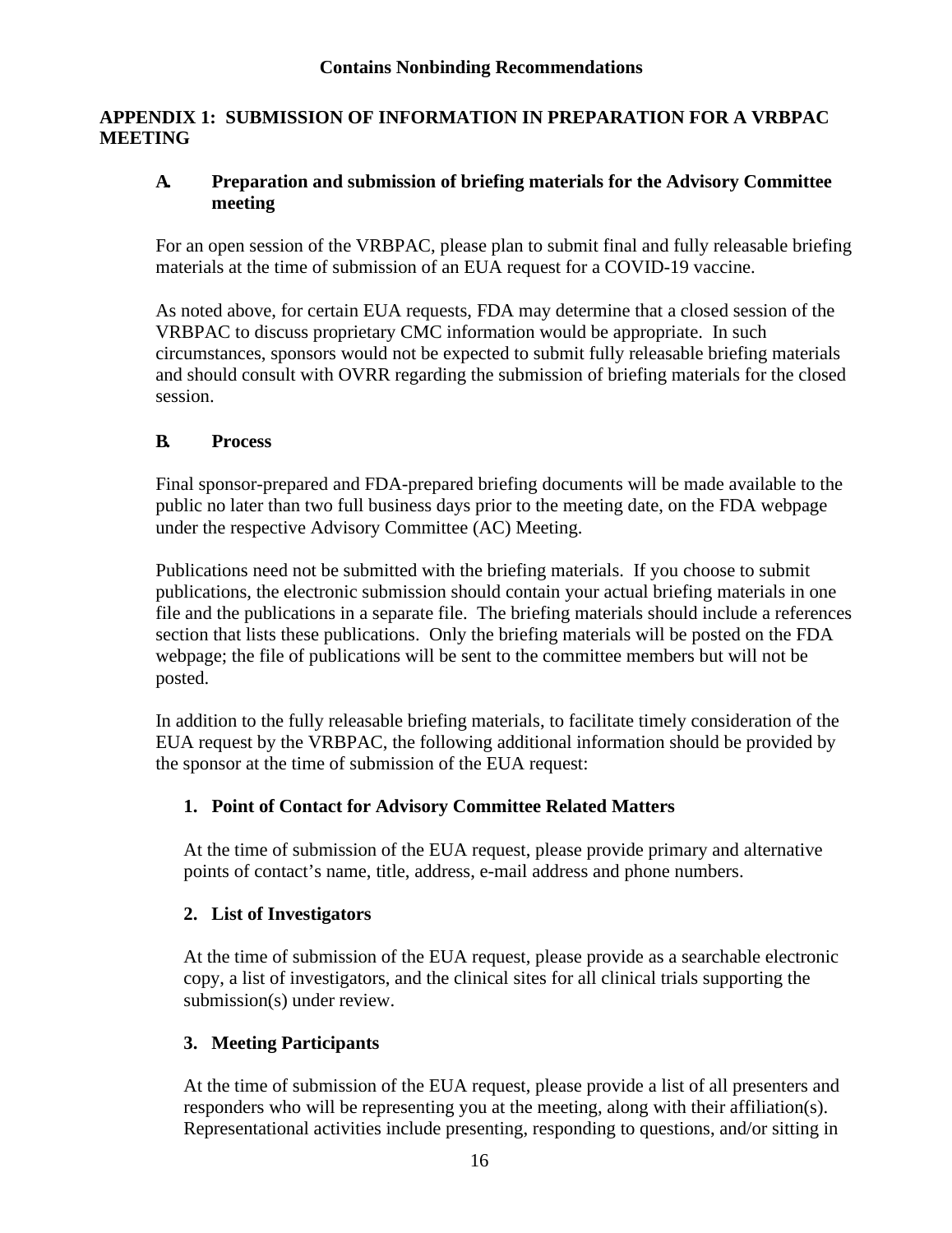the Sponsor/Industry section at the meeting.

Please note that there are restrictions for any current or former AC members, or other past or present Special Government Employees (SGEs), to attend the meeting representing the sponsors before the Agency (5 CFR Part 2635).

The goal is to avoid situations in which a current or former AC member and/or consultant might inadvertently violate the law concerning representational activities. It is a violation of ethics statute 18 U.S.C. 208 for a Federal Employee (including but not limited to fulltime and part-time employees of the National Institutes of Health, Centers for Disease Control and Prevention, Department of Defense, and Veterans Affairs) to represent a third party before another Agency. Please note that Federal Employees will not be permitted to represent your company at the meeting.

#### **4. Meeting Day Presentation Materials (slides)**

It is recommended that your planned speakers' slides be numbered for ease of referencing during the meeting by the committee members. Please provide us with an electronic version of the slide presentation five business days prior to the Advisory Committee meeting. If back-up slides are presented, we ask that you provide the backup slides in the same file as your core presentation. All slides will be also posted on FDA's webpage. Therefore, they must meet the requirements of section 508 of the Rehabilitation Act.<sup>[6](#page-19-0)</sup>

<span id="page-19-0"></span><sup>6</sup> Section 508 of the Rehabilitation Act of 1973 (29 U.S.C. 794(d)). *See also* Requirements Checklists for Section 508, *available at* https://www.fda.gov/about-fda/internet-accessibility/requirements-checklists-section-508.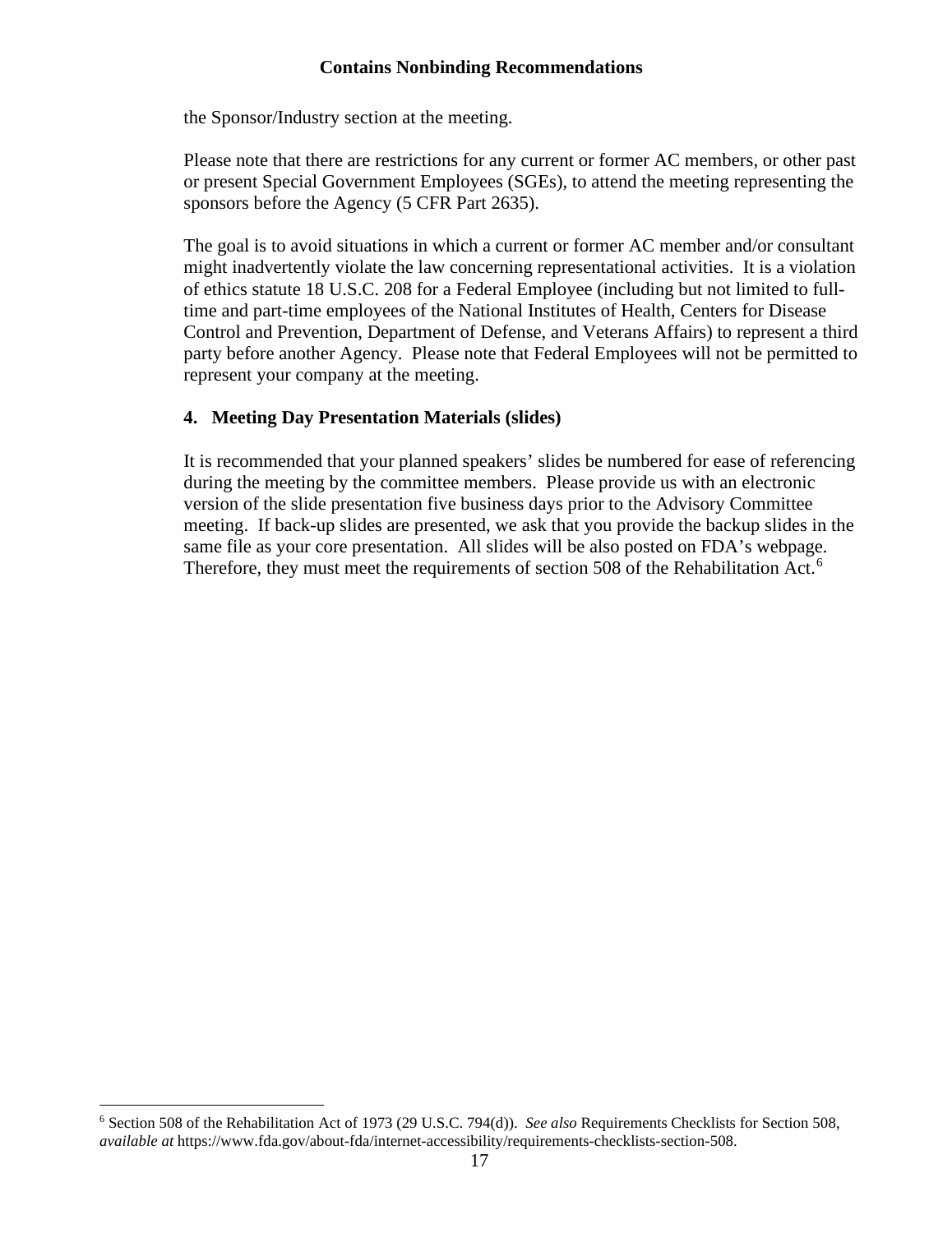#### <span id="page-20-0"></span>**APPENDIX 2: EVALUATION OF VACCINES TO ADDRESS EMERGING SARS-COV-2 VARIANTS**

#### <span id="page-20-1"></span>**A. Background**

Numerous COVID-19 vaccines are currently in development in the U.S. and globally, many of these are in advanced clinical trials. Most investigational COVID-19 vaccines are designed to elicit a protective immune response to the SARS-CoV-2 Spike (S) protein, the major structural protein of the virus that has an essential role in attachment and infection of host cells. Several candidate COVID-19 vaccines (e.g., mRNA vaccines and adenovirusvectored vaccines expressing the S protein, have been shown to be effective in clinical studies (Refs. 7-8)). Evidence has accumulated from laboratory studies, pre-clinical animal studies, and clinical trials that indicates a neutralizing antibody response, primarily directed to the S protein makes an important contribution to the protective response elicited by many candidate vaccines. Nevertheless, the relative contribution of neutralizing antibody to protection engendered by current vaccines is not defined, and it is likely that the role of neutralizing antibody in protection may differ depending on the type of vaccine. Further, the level of neutralizing antibody that correlates with protection has not been established.

Like most RNA viruses, SARS-CoV-2 is constantly evolving, and new variants may emerge that improve virus fitness for transmission. SARS-CoV-2 variants that include mutations in the S protein were identified within a few months after the start of the pandemic. Understanding the potential risk of SARS-CoV-2 variants to those previously unexposed to the virus, to previously infected individuals, and to recent vaccinees, is currently an area of intense research focus. The emergence of SARS-CoV-2 variants with multiple mutations in the S protein in the United Kingdom (B.1.1.7 lineage) and in South Africa (B.1.351 lineage) have raised concerns because of their increased transmission rates and because of the possibility that current COVID-19 vaccines (herein referred to as prototype vaccines) authorized under EUA or otherwise in clinical development will provide reduced protection against these variants (Refs. 9-10). For example, data suggest that the B.1.351 variant is not neutralized by some monoclonal antibodies directed to the SARS-CoV-2 spike protein and is resistant to neutralization by plasma from individuals previously infected with SARS-CoV-2 (Ref. 11). Several vaccine manufacturers have assessed the neutralization potential of sera derived from clinical trial participants and non-human primates immunized with their respective mRNA vaccine constructs using a SARS-CoV-2 pseudovirus assay with S protein from the original Wuhan-Hu1 isolate, as well as the B.1.1.7 and B.1.351 variants, and demonstrated a reduction in neutralizing antibody titer against the B.1.351 but not the B.1.1.7 variant (Refs. 12-13). Preliminary reports from clinical trials evaluating COVID-19 vaccine candidates in multiple countries including South Africa have added to concerns that vaccine efficacy against the B.1.351 variant may be lower than against the original virus. Thus, there is an urgent need to initiate development and evaluation of vaccines against these SARS-CoV-2 variants.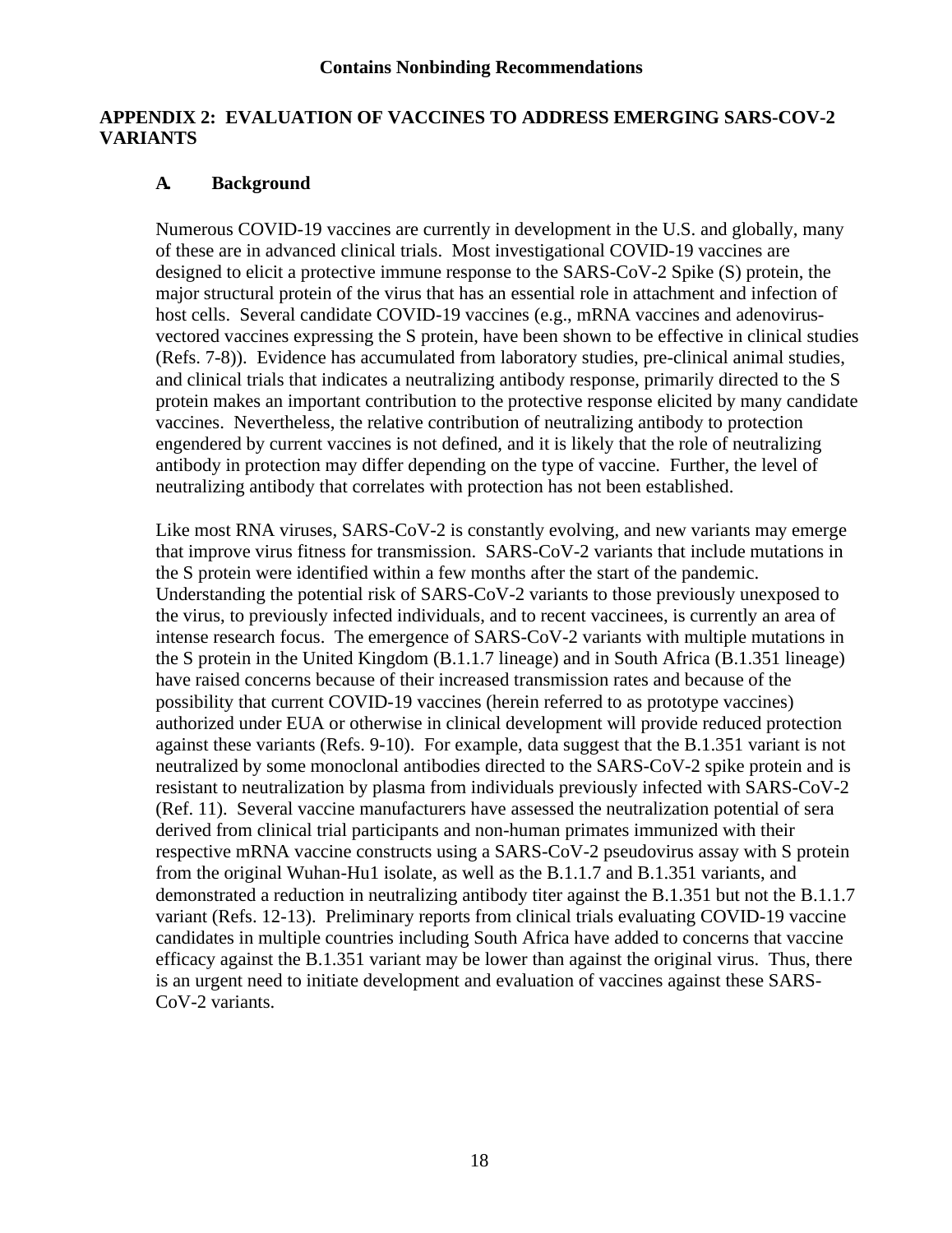#### <span id="page-21-0"></span>**B. Introduction**

The following describes FDA's current thinking regarding the chemistry, manufacturing, and controls information (CMC), nonclinical data, and clinical data needed to support an amendment to an EUA under section 564 of the FD&C Act (21 U.S.C. 360bbb-3) for a vaccine for the prevention of COVID-19. These recommendations pertain to modified COVID-19 vaccines for the prevention of COVID-19, where the vaccine is made by the same process and manufacturer, but is modified in order to enhance efficacy against COVID-19 caused by a SARS-CoV-2 variant(s). It should be recognized that FDA's thinking regarding data needed to authorize a modified COVID-19 vaccine may evolve as additional information is accrued with SARS-CoV-2 variants and corresponding vaccines.

Of note, the recommendations detailed below are specifically tailored to pandemic COVID-19 vaccines that express the S protein and are made under the assumptions that neutralizing antibody to SARS-CoV-2 S is a major component of the vaccine protective response (or for a given vaccine construct, is likely to vary in proportion to the protective response), that an immune marker predictive of protection has not been established, and that it is not feasible to conduct clinical disease endpoint efficacy studies rapidly enough to respond to the emergence of SARS-CoV-2 variants that may escape immunity conferred by prototype vaccines. Assuming the prototype vaccine has been authorized under an EUA it is expected that the modified COVID-19 vaccine against a SARS-CoV-2 variant made by the same manufacturer and process as the prototype COVID-19 vaccine would be authorized through an EUA amendment to the EUA for the prototype COVID-19 vaccine.

This Appendix does not address how it will be determined that a vaccine based on a new viral sequence is needed, determining which protein sequences should be expressed by such a vaccine, or approaches to follow-up of modified vaccines to ensure that they retain adequate effectiveness, and do not lose efficacy due to evolution of new viral variants. This document also does not address considerations for multivalent COVID-19 vaccines.

Issues FDA continues to consider, but are not discussed in this Appendix, include and are not limited to:

- data indicating the need for a modified vaccine,
- what entity evaluates, decides and recommends whether a modified vaccine is needed,
- the role of FDA's Vaccines and Related Biologic Products Advisory Committee in determining the need for an updated vaccine in the U.S., and
- how these vaccines will be labeled.

A request for an EUA amendment for the modified vaccine should address the following:

#### **1. Chemistry, Manufacturing, and Controls**

The EUA amendment should include information on chemistry, manufacturing, and controls; a list of each site where the modified product, if authorized, is or would be manufactured, relevant information about each site and the current status of the manufacturing site(s) with respect to current good manufacturing practice (CGMP)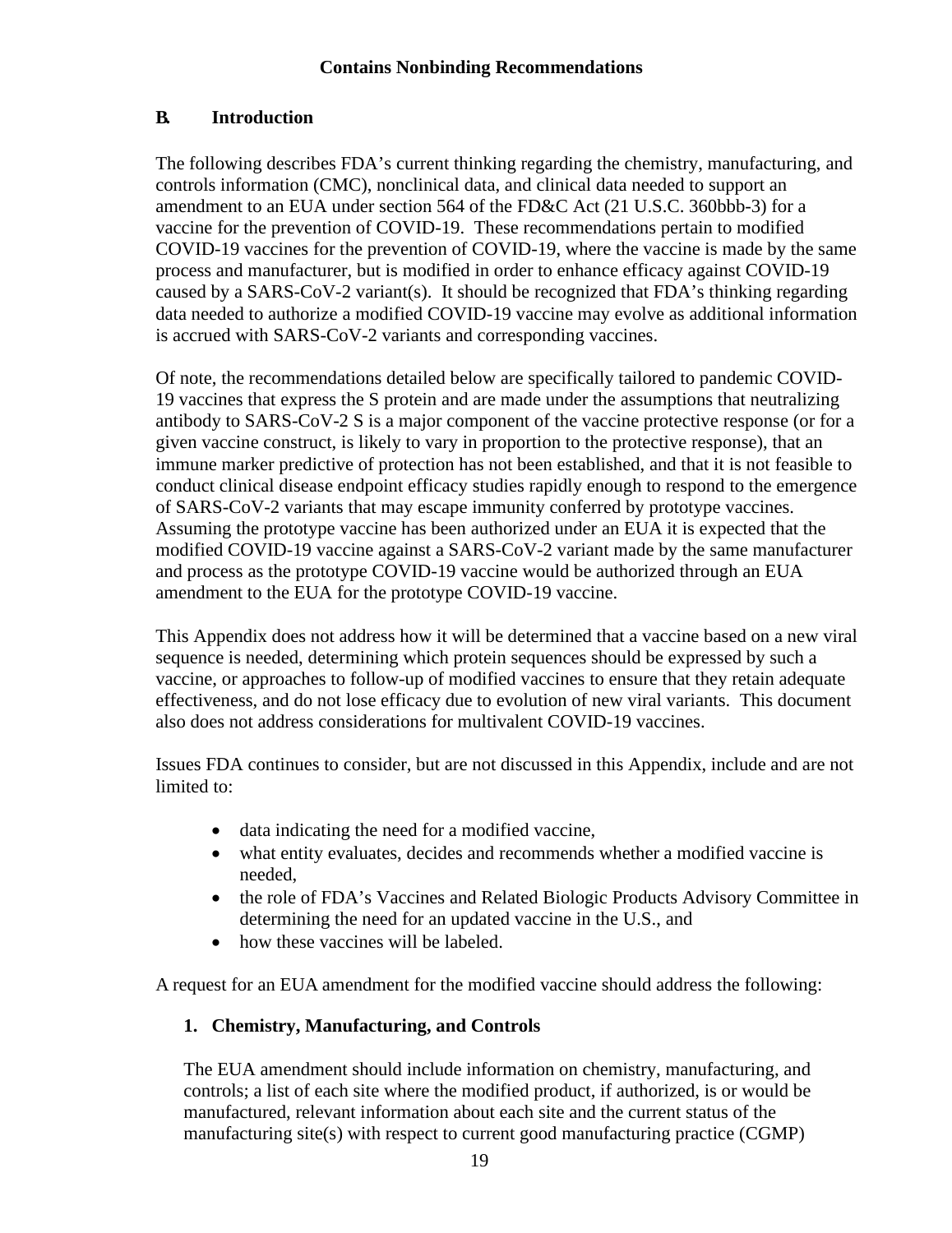#### requirements.

FDA expects that much of the manufacturing process and controls, as well as the facilities for vaccine production, for the modified COVID-19 vaccine will be identical to that of the prototype COVID-19 vaccine. However, updated CMC data will need to be generated for the modified SARS-CoV-2 vaccine, as a scientific matter. The CMC data to support the updated vaccine formulation may differ depending on the vaccine platform, but at a minimum should include critical aspects of product characterization, a potency assay, and data on stability generated using the modified SARS-CoV-2 vaccine. Any changes made to the manufacturing process and process control should be discussed with FDA in advance of the EUA amendment submission.

#### **2. Nonclinical**

A list of the nonclinical studies conducted to support vaccine effectiveness and safety (e.g., characterization of markers associated with enhanced disease, biodistribution, shedding, and attenuation) obtained with the prototype SARS-CoV-2 vaccine made by the same manufacturer and process should be provided.

In general, for a modified COVID-19 vaccine directed against a SARS-CoV-2 variant and made by the same manufacturer and process, conducting additional repeat dose toxicity studies or DART studies may not be warranted. Data from the vaccine platform or from the prototype vaccine will be considered in making this decision.

Data from studies in a relevant animal model receiving the prototype COVID-19 vaccine and the modified COVID-19 vaccine directed against SARS-CoV-2 variant(s) and subsequently challenged with wild-type viruses representing clinically relevant circulating variants, including the variant(s) of interest, are encouraged as they contribute to the totality of the evidence supporting the authorization of a modified COVID-19 vaccine, in particular in situations where the results of clinical immunogenicity studies may be ambiguous. Vaccine manufacturers may submit the draft protocols for such studies to FDA. It should be recognized that conduct of challenge studies with any live SARS-CoV-2 requires a BSL-3 containment facility. These challenge/protection studies may be performed in parallel with the clinical immunogenicity studies described below.

#### **3. Clinical data**

The effectiveness of a modified COVID-19 vaccine can be evaluated based on the efficacy of the manufacturer's authorized prototype COVID-19 vaccine made by the same process and for which a clinical disease endpoint efficacy study has been conducted that met FDA pre-specified success criteria. A determination of effectiveness should be supported by conducting clinical immunogenicity studies. These immunogenicity studies should compare immune responses induced by the modified vaccine against the SARS-CoV-2 variant(s) of concern with those induced by the prototype vaccine against the virus upon which the prototype vaccine was based. The immunogenicity studies to assess the effectiveness of a primary series and a booster dose of the modified COVID-19 vaccine are described below: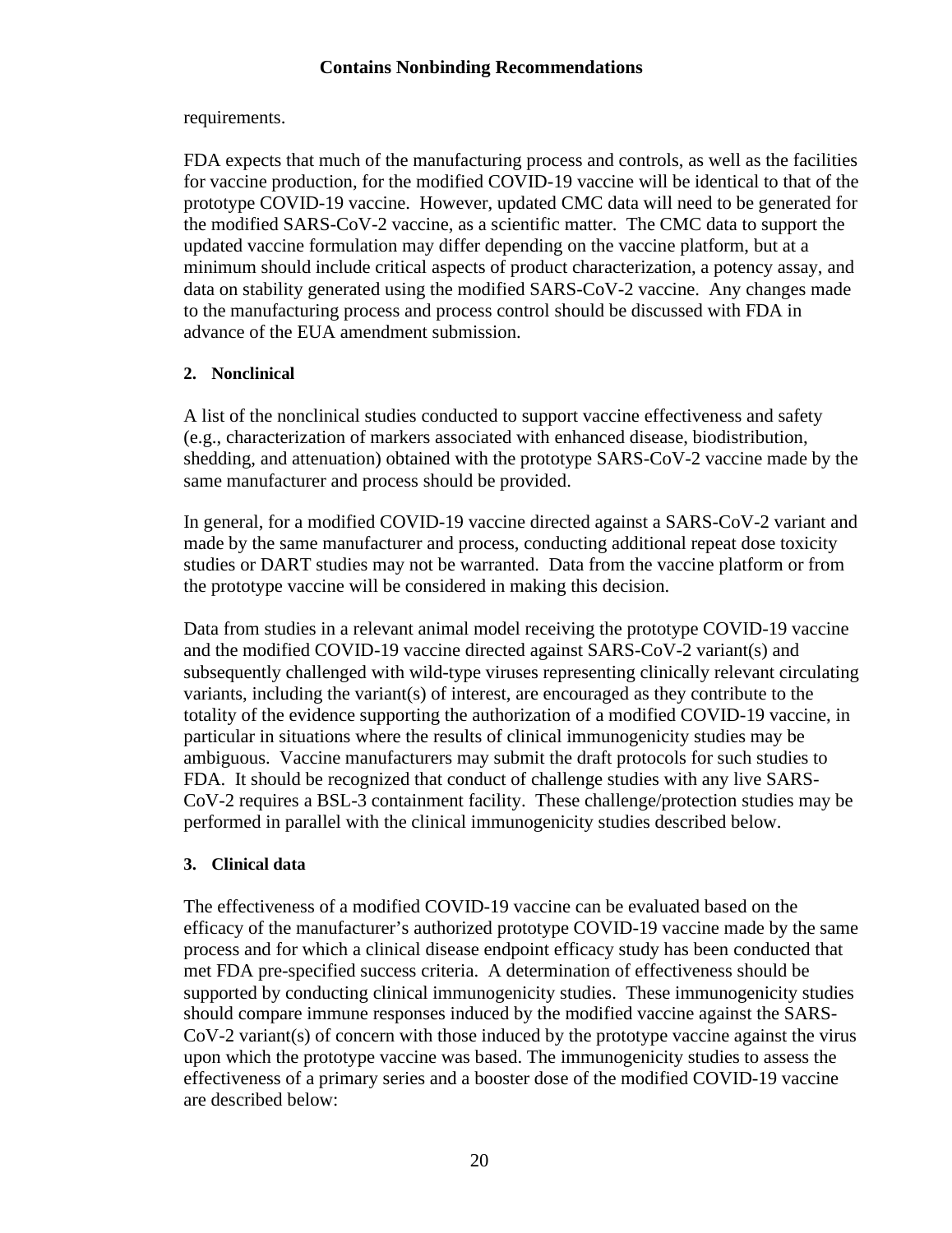- *a.* Sponsors should conduct an immunogenicity study to compare the immune response induced by the modified COVID-19 vaccine to the prototype vaccine (assessed by neutralizing antibody seroresponse rates and geometric mean titers (GMTs) against the variant(s) of interest as well as the virus upon which the prototype vaccine was based) when administered as a primary series to previously unvaccinated and SARS-CoV-2 naïve study subjects using the dose and dosing regimen as authorized for the prototype vaccine. The study should be adequately powered for primary immunogenicity analyses to demonstrate statistical non-inferiority of seroresponse rates and GMTs elicited by the modified vaccine against the variant(s) of interest as compared to seroresponse rates and GMTs elicited by the prototype vaccine against the original virus upon which the prototype vaccine was based, using non-inferiority margins of -10% for seroresponse rates and 1.5-fold for GMTs, respectively. Alternate non-inferiority margins may be considered, with adequate justification, on a case-bycase basis. Additional analyses (which may or may not be powered for formal hypothesis testing), should evaluate the immune responses elicited by the modified vaccine versus the prototype vaccine against the virus upon which the prototype vaccine was based, as well as the immune responses elicited by the modified vaccine vs. the prototype vaccine against the variant(s) of interest.
- *b.* Sponsors should conduct a booster study in which the modified COVID-19 vaccine is administered to persons who previously received the prototype COVID-19 vaccine according to the authorized dose and dosing regimen. The immune response induced by the modified COVID-19 vaccine booster dose should be compared to the immune response induced by the prototype vaccine primary series (assessed by neutralizing antibody seroresponse rates and GMTs against the original virus upon which the prototype vaccine was based). The study should be adequately powered for primary immunogenicity analyses to demonstrate statistical non-inferiority of seroresponse rates and GMTs elicited by the modified vaccine booster dose against the variant(s) of interest as compared to seroresponse rates and GMTs elicited by the prototype vaccine primary series against the virus upon which the prototype vaccine was based, using non-inferiority margins of -10% for seroresponse rates and 1.5-fold for GMTs, respectively. Alternate non-inferiority margins may be considered, with adequate justification, on a case-by-case basis. This study may also evaluate a booster dose of the prototype vaccine, and an additional analysis (which may or may not be powered for formal hypothesis testing) may evaluate the immune responses elicited by the modified vaccine booster dose vs. the prototype vaccine booster dose against the variant(s) of interest.

Each of the studies described above may be conducted in a single age group (e.g., adults 18-55 years of age), with extrapolation of results to other age groups for which the prototype vaccine has been authorized and to previously infected individuals in those age groups. If high SARS-CoV-2 seroprevalence precludes conducting studies in a SARS-CoV-2 naïve population, then further considerations for characterization of baseline serostatus and vaccine-elicited antibody responses would be needed to ensure that data are interpretable. Serum samples from study subjects administered the prototype vaccine primary series in a previously conducted study, if available, may be used in lieu of a contemporaneous comparator arm if evaluated using the same assay(s) and provided that the study populations being compared are sufficiently similar, and the dose and regimen